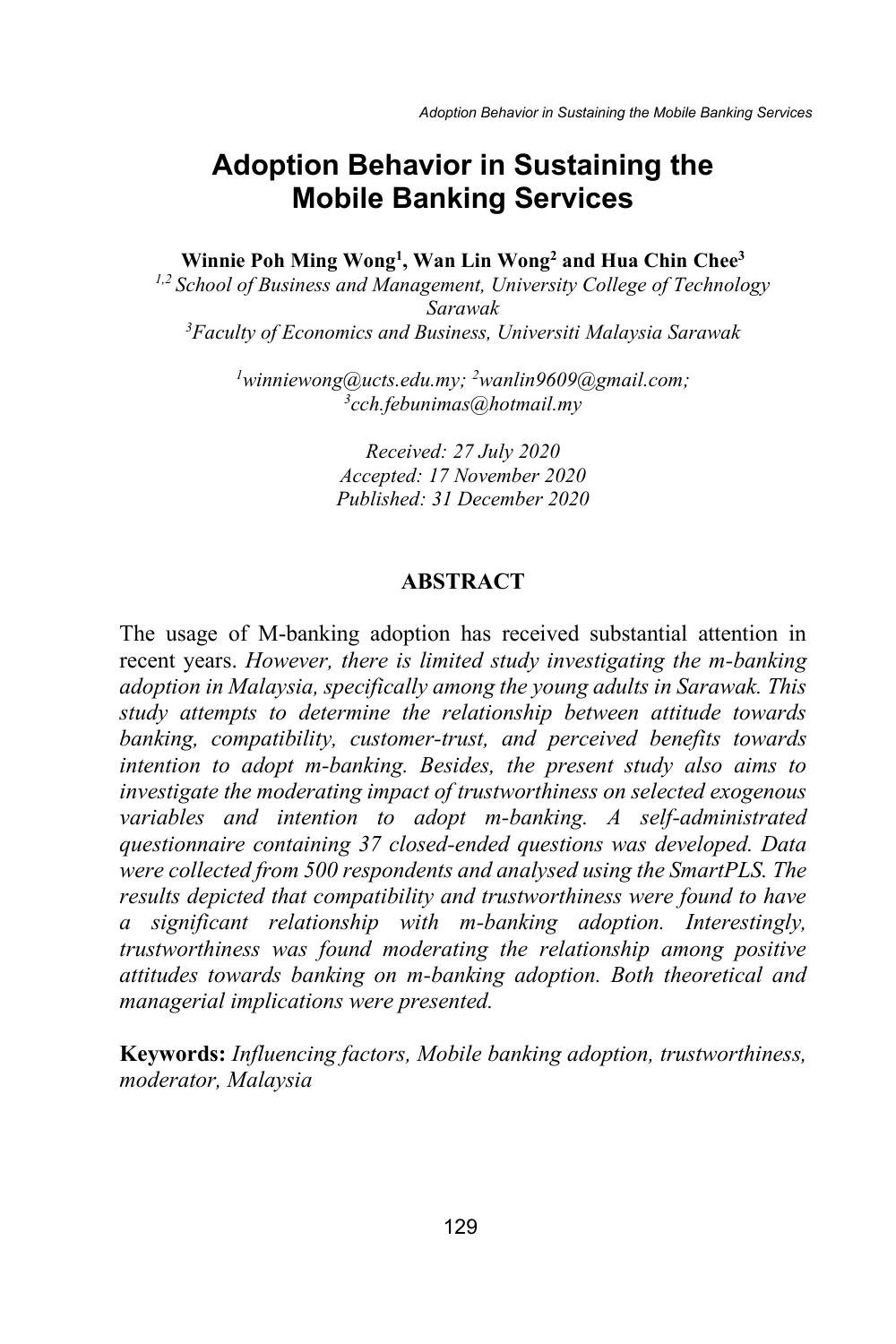## **INTRODUCTION**

The usage of smart mobile phones worldwide shows a quick surge in the past decade (Akhter, Asheq, Hossain, & Karim, 2020) especially during COVID-19 pandemic (Statista, 2020). In the Malaysian context, it was found that Malaysian consumers are more comfortable with online or digital banking as compared to US and Canadian consumers (Faridi, 2020). In fact, it has already been recognized as one of the top media choices for Malaysians (Shanmugam, Savarimuthu, & Teoh, 2014). Realizing the increasing usage of mobile phones in fulfilling multiple purposes like making payments, online shopping, and socializing (Lim, Bool, & Lim, 2017), the banking industry has come up with their own mobile banking services (Haider, Changchun, Akram, & Hussain, 2018). As recorded, Standard Chartered was the first bank that offered m-banking services in early 2007. Subsequently, Maybank announced themselves as Malaysia's first financial institution that launched the M-Banking Map (M2U) using IPhone (Cheah, Teo, Sim, Oon, & Tan, 2011). Next, Bank Islam has also declared another 'first banking service' in 2010, to enable users to conduct banking transactions at anytime and anywhere without the internet connection.

Evidently, busy lifestyles discourage people to go to banks for any banking services or monetary transactions (Shankar & Rishi, 2020). Mobile banking (M-banking) services provide solutions in improving consumers' experience dealing with banking services. M-banking promotes the idea of convenient access to banking transaction data and speed transaction of funds through an online platform (Shankar & Rishi, 2020). Hence, a successful implementation of the use of m-banking services can improve productivity, service quality, and competitiveness of the banking industry (Purwanegara, Apriningsih, & Andika, 2014; Siyal, Donghong, Umrani, Siyal, & Bhand, 2019). Although technological innovation is aimed to achieve competitive advantage for a banking organization, there are severe concerns raised by the users such as the security of mobile banking transactions, the risks of phishing, hacking of accounts and etc (Kumar, Dhingra, Batra, & Purohit, 2020).

Past researchers have examined m-banking adoption behaviour from a different point of view (Shankar & Kumari, 2016; Duarte, Silva & Ferreira, 2018; Shankar & Jebarajakirthy, 2019; Shankar *et al*., 2020) and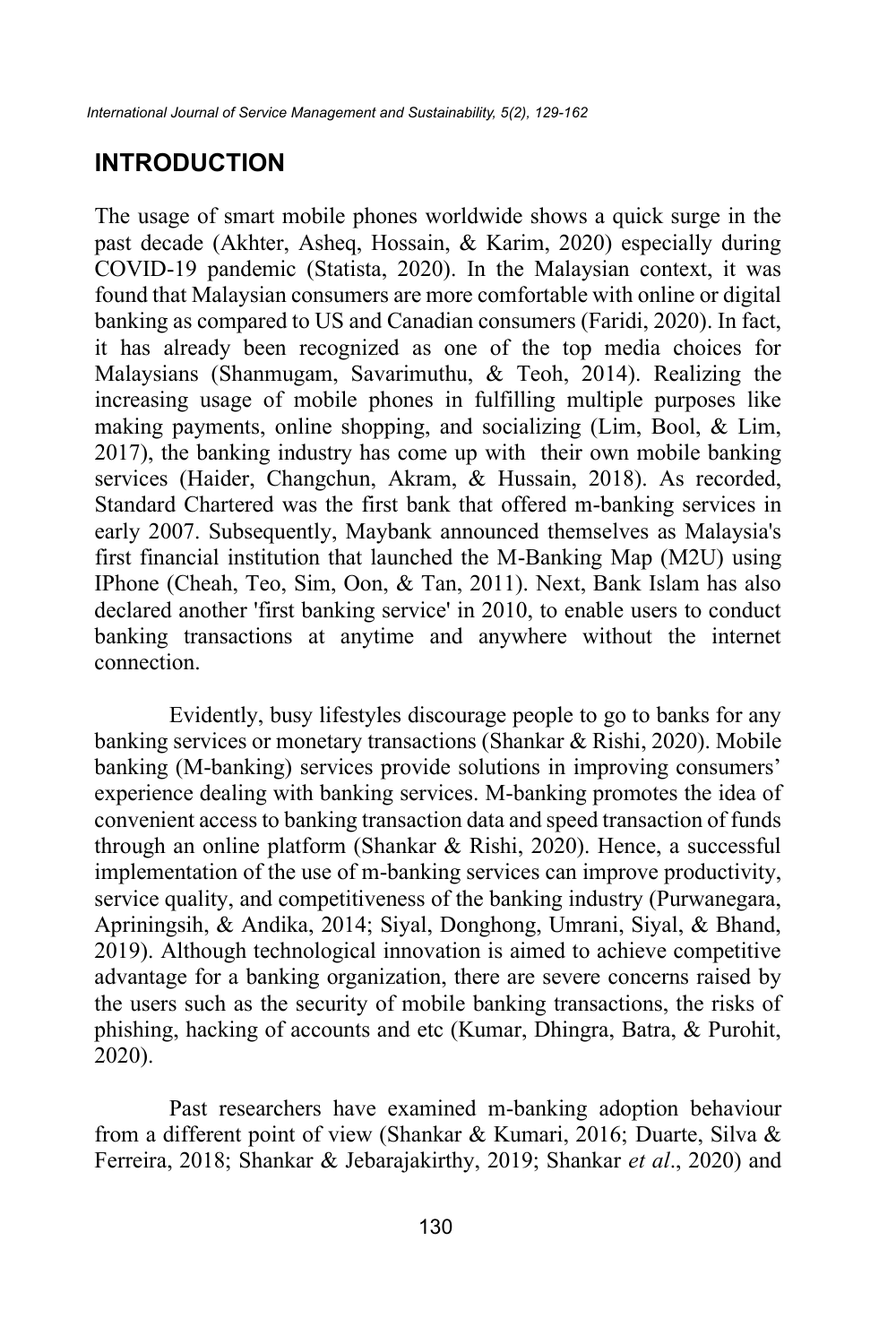investigated the potential impact of multiple influencing factors on mbanking adoption (Maktouf Khalid, 2018; Rahi, Ghani, & Ngah, 2019; Lin, Wang, & Huang, 2020). However, there is a limited study investigating the m-banking adoption in Malaysia, specifically among the young adults in Sarawak. This study is one of the initial studies examining the impact of positive attitudes towards banking, compatibility, customer trust, and perceived benefits on m-banking adoption among young adults in Sarawak. Interestingly, this study examines the moderating impact of trustworthiness on the proposed independent variables on m-banking adoption behavior.

### **LITERATURE REVIEW AND UNDERLYING THEORY**

#### **Theory of reasoned action (TRA)**

Theory of Reasoned Action (TRA) was developed in 1967 and further reaffirmed in 1970. Generally, TRA analyzes the degree of influence a customer's beliefs and attitudes have towards behavior. TRA was derived from a social psychology background and focused on individual behaviors that led to behavioral intentions (Roca, García, & De La Vega, 2009). TRA is understood as a general structure designed to explain almost all human behavior and based on the importance of an individual's beliefs for prediction of behavior (Fishbein & Ajzen, 1975b). Besides, TRA enacted an important theory to explain human behaviors (Puschel, Mazzon, & Hernandez, 2010). The process flow of TRA is presented in Figure 1.



**Figure 1: Theory of Reasoned Action (TRA)**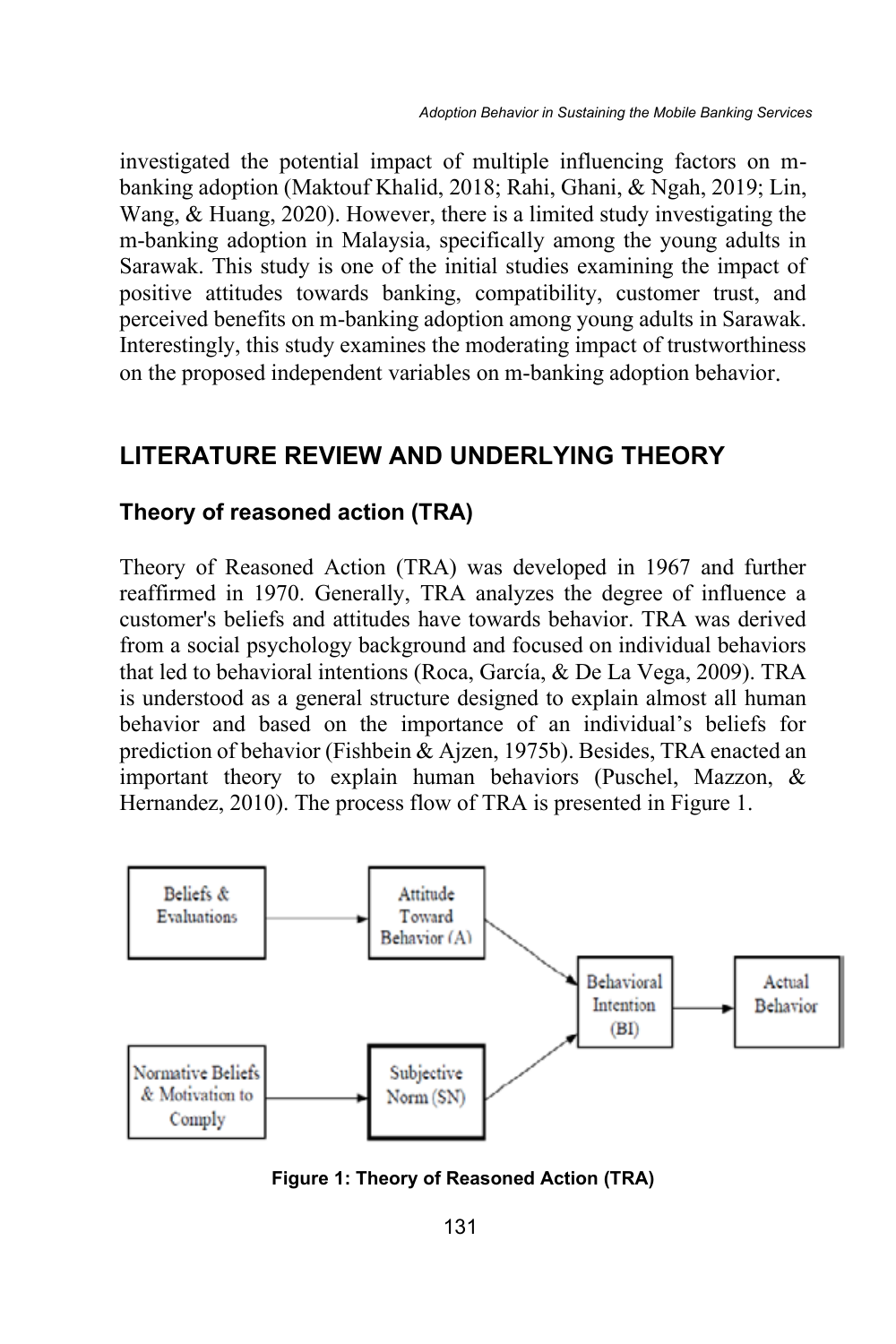Behavioral intention is acknowledged as an individual customer's expression which can shape his or her behavior on adoption intention during the purchase decision process (Liu, 2010). Behavioral intention is also referred to possible actions of individuals in the future, which can be based on forecasting people's behavior (Molinari, Abratt, & Dion, 2008). An individual's positive attitude may generate strong behavioral intention and, eventually it creates higher probability of a corresponding behavior (Mohamed Gamal Aboelmaged & Gebba, 2013). Past studies have adopted TRA as the underpinning theory for study on m-banking adoption (Doswell, Braxter, Cha, & Kim, 2011; Kazemi, Nilipour, Kabiry, & Hoseini, 2013). This study is focused on the intention to adopt m-banking. Thus, TRA is used to postulate that attitude has the capability to stimulate behavioral intention beyond the adoption of information technology. TRA is adopted to underlying the proposed research framework, specifically in looking at the impact of the four proposed independent variables on m-banking adoption behavior among the young adults in Sarawak.

#### **M-banking adoption**

Generally, adoption is a kind of decision in taking optimal use of any innovation and new technologies (Amit Shankar & Kumari, 2016; Rehman, Omar, Zabri, & Lohana, 2019). M-banking is an application of m-commerce that enables customers to bank virtually at any convenient time and place (Suoranta, 2003). It is an innovative method for accessing banking services via a channel whereby the customer interacts with a bank via a mobile device, such as a mobile phone or a personal digital assistant (PDA) (Barnes & Corbitt, 2003). M-banking can also be considered as the convergence of m-technology and financial services (Chung & Kwon, 2009).

M-banking is seen to become a popular banking channel among the consumers and the most typical application in m-commerce (Liu *et al.*, 2009; Krishanan, Khin, & Low, 2015; Chaouali, Souiden, & Ladhari, 2017). The study of Suoranta and Mattila (2004) indicated that m-banking is among the most recent financial channels today (Cheah *et al.*, 2011). This is because m-banking allows everyone easy access to their banking activities via mobile handsets (Yu & Fang, 2009). A variety of financial functions have been offered by m-banking, such as micropayments to merchants, balance enquiry, bill-payments, transference, business-to-business (B2B) transfers, business-to-person (B2P) transfers, and long-distance remittances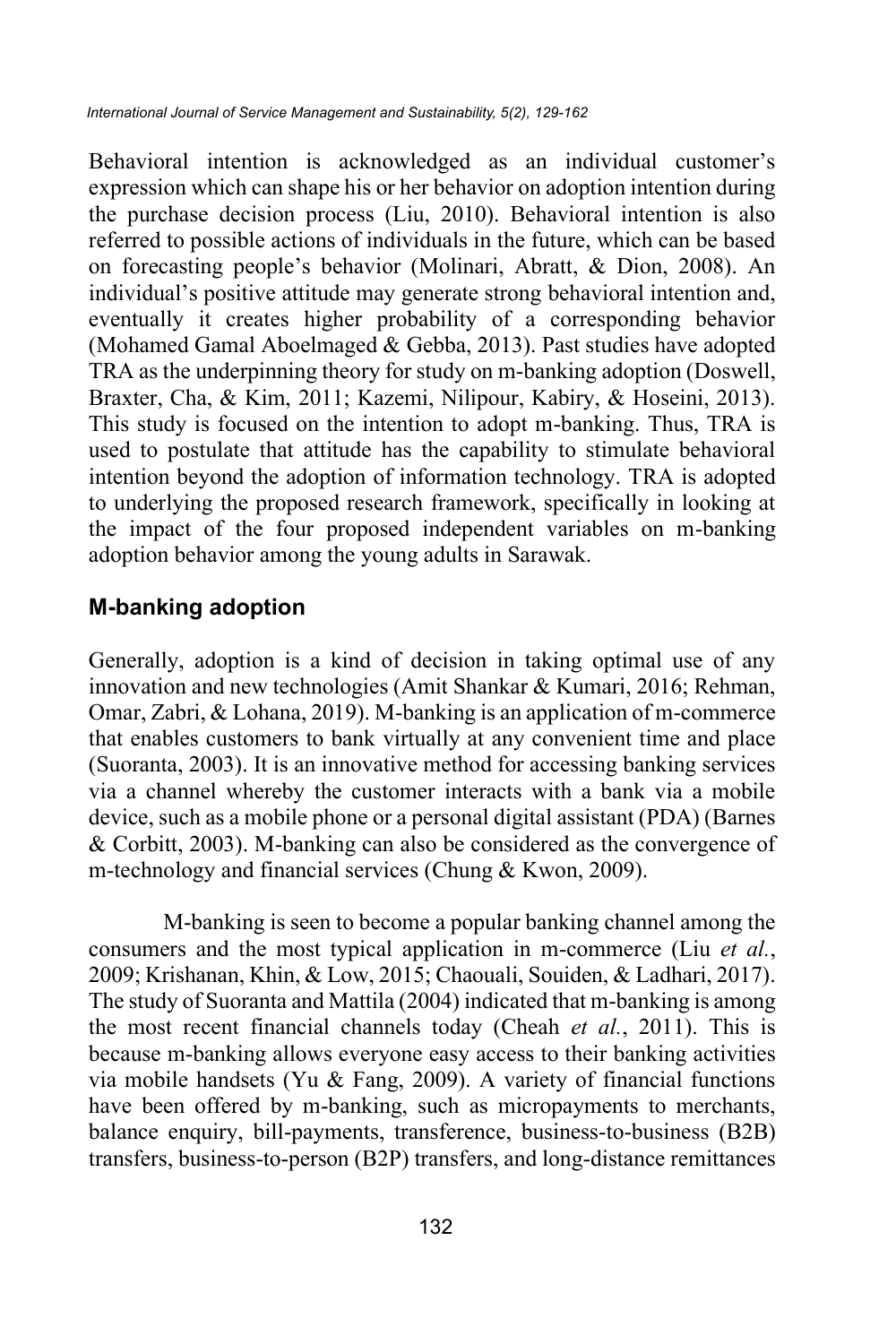(Chitungo & Munongo, 2013; Akhter *et al*., 2020). Furthermore, m-banking services enable m-users to conduct ubiquitous payments (Zhou, 2011). It allows the users to use any portable computing device or smartphone to do banking tasks, for example, monitoring, finding ATM locations, and transferring funds (Afshan & Sharif, 2016).

#### **Attitude towards banking**

Attitude is acknowledged as an individual behaviour after evaluating the result of actions done by individuals (Fishbein & Ajzen, 1975a). It is a set of beliefs, experiences, and feelings that make up the tendency to act in the given direction (Louis, 2011). In this study, consumer's attitude towards mbanking service is based on customer's expectation, in which communication should be well-informed, transaction processing with limited duration, requires interaction, and easy to use. An individual attitude towards m-banking is related to technological innovation (Akhter *et al*., 2020). In fact, individuals' perceptions of innovation played a significant factor in adopting decisions towards internet-based information systems (Teo & Pok, 2003).

#### **Compatibility**

Compatibility is an important aspect of innovation (Ravichandran & Madana, 2016) and it is defined as the extent to which a new service is consistent with users' existing values, beliefs, previous experiences, and habits (Odumeru, 2013). Gera and Chen (2003) defined compatibility as the degree to which an innovation is consistent with existing facilities and practices (Dai & Palvia, 2009). This innovation, which is in compliance with an individual user's lifestyle, will result in a faster rate of adoption (Rogers, 1995). As noted, lifestyle compatibility and needs are referred to as the extent of services that incorporate the value of users, beliefs, habits, and experiences (Chen, Gillenson, & Sherrell, 2004). Therefore, compatibility is considered the most important determinant to predict customer's attitude towards e-banking services and its usage (Wu & Wang, 2005).

Although young people have a busy lifestyle, however, they can still move forward and adopt m-banking (Teo  $& Pok$ , 2003). In line with this, the study of Koening-Lewis, Palmer and Moll (2010) found that young people are willing to adopt m-banking because it can fit their lifestyle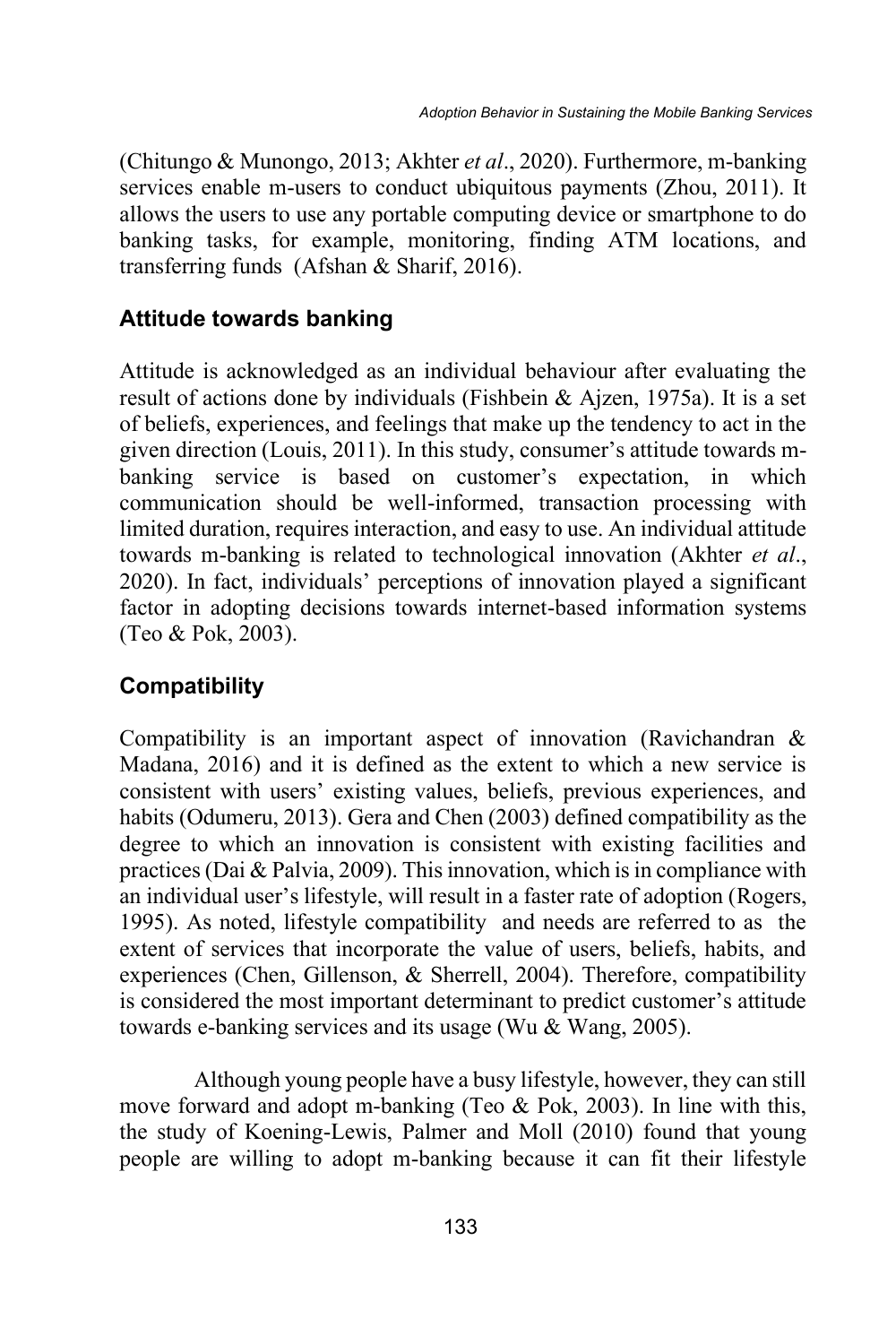(Verrecchia, 2016). This is perhaps why they felt comfortable in adopting the m-banking (Sangle & Awasthi, 2011) and enjoying cashless.

### **Customer trust**

Trust is acknowledged as the consumer's belief and expectation that mobile service providers can provide reliable services to the customers (Chuchi Prakarn, 2005). In the context of m-banking adoption and e-commerce, Jarvenpaa and Tractinsky (1999) redefined trust as e-consumers' willingness to rely on e-retailers and make the customers vulnerable in a virtual environment. Moreover, Cheung and Lee (2000) acknowledged that trust is gained from individuals' expectations and customers' willingness to engage in the transactions. A sense of trust allows individual customers to involve themselves in uncertained activities that are uneasy to monitor (Jarvenpaa & Tractinsky, 1999). Additionally, trust could help to reduce social complexity in a virtual environment (Cho, Kwon, & Lee, 2007). Therefore, a sense of beliefs towards the services provided may encourage an individual to adopt m-banking (Kim, Shin, & Lee, 2009; Purwati, Soewarno, & Isnalita, 2018).

## **Perceived benefits**

Perceived benefits are referred to as advantages that are generated from mbanking services. It was defined as the degree of users wanting to believe that using technology can lead to improve the current performance (Purwanegara *et al*., 2014). Mostly, customers will only search the beneficial products and service products in the buying process (Peter  $\&$ Lawrence, 1975). Wright (1975) stated that users are mostly concerned about cost-benefits activity during the decision-making process. In the context of m-banking services, all mobile users are able to access mtransactions without any boundaries, such as no time limitation (Laukkanen, 2007). Besides, the m-users can also save their time to queue and need not worry about transportation (Delport, 2010). Additionally, customers are able to easily check their account balance, obtain transaction history, transfer funds, pay bills, manage their portfolio of assets, and many others.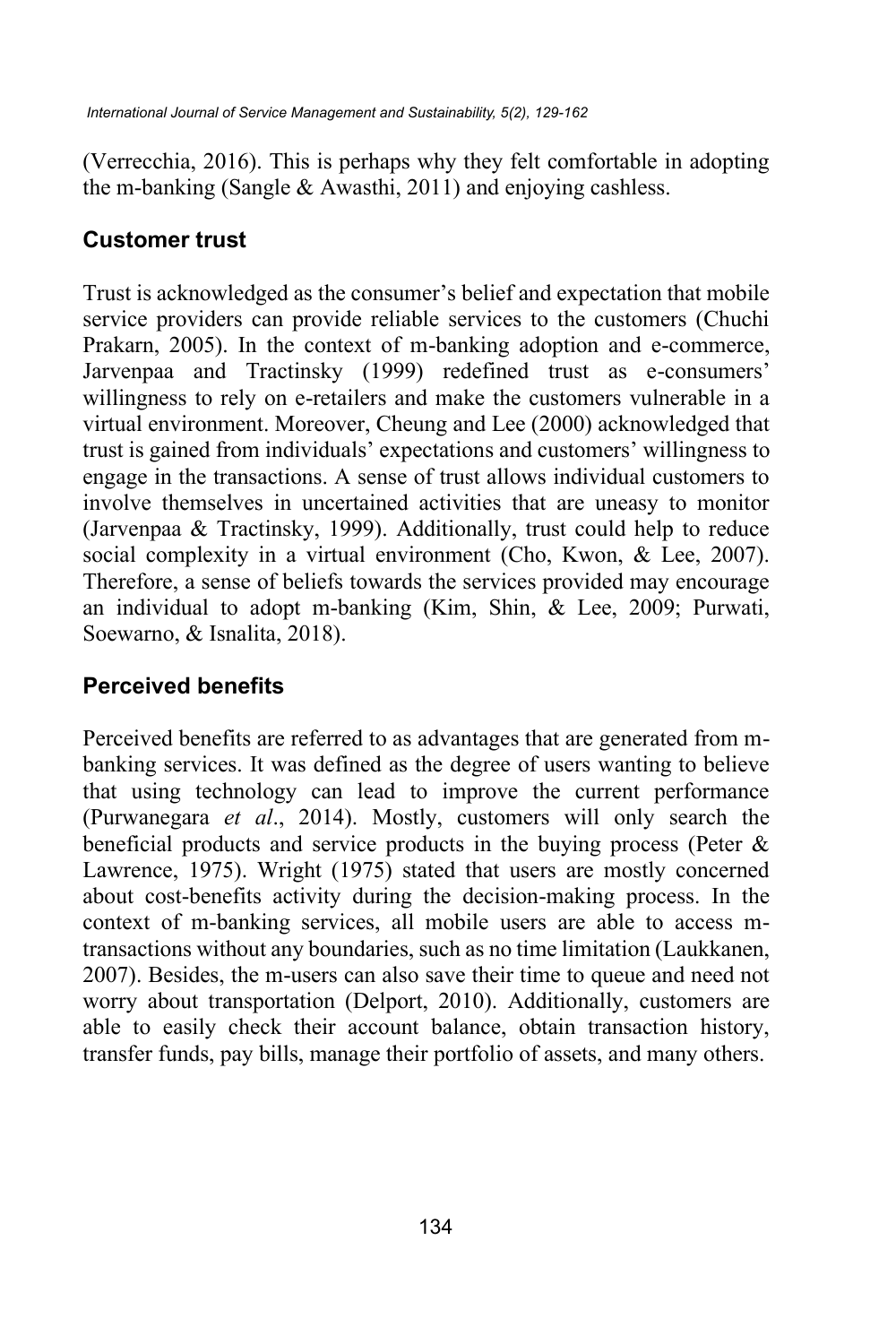## **Trustworthiness**

Trustworthiness is defined as the characteristics of trustees, which consists of competence, reliability, and desires (Fuan & Stephen, 2011). Trustworthiness itself is the nature of trust of the trustees and beliefs of a customer to trust (Kate, 2009). Mayer and Gavin (2005) identified three elements of trustworthiness, namely ability, benevolence, and integrity. These three elements are named as trusting beliefs (McKnight, Choudhury, & Kacma, 2002a). The ability is the skills or efforts of a group that enables a party to influence within domains which allows the actual trustee to be accredited (Mudassir & Rahim, 2012). Benevolence is the extent in which a trustee is believed to be good by a trustor other than the profit motives, synonymous with loyalty, openness, affection, or assistance (Mayer, Davis, & Schoorman, 1995). Additionally, integrity is the characteristics of a trustee than the relationships between trustees and trustors (McKnight  $\&$ Chervany, 2001). A recent study by Kong and Barsness (2018) adopted perceived managerial trustworthiness as a moderator and examined the relationship between overall fairness and perceived supervisory trustworthiness. This study adopted trustworthiness as a moderator to examine its moderating impact on the four proposed independent variables on m-banking adoption among the young adults in Sarawak.

## **HYPOTHESES DEVELOPMENT**

Several studies from the past revealed that individual's attitudes led to intentions to adopt m-banking technology (Mohammadi, 2015; Shaikh & Karjaluoto, 2015). According to Davis (1989), attitude is the greater influence towards technology, resulting in actual use or dismissal. The study of George (2002) also found that an individual's attitude leads to online purchasing and the user's behavioural intention (Mohamed Gamal Aboelmaged & Gebba, 2013). This is because the attitude towards using a particular system (m-banking) is reflected as the foremost predictor of intention, this in turn, form an actual behavior (Ajzen, 1991). From the above discussion, the following hypothesis is made:

H1: Positive attitude towards banking is positively related to m-banking adoption among the young adults.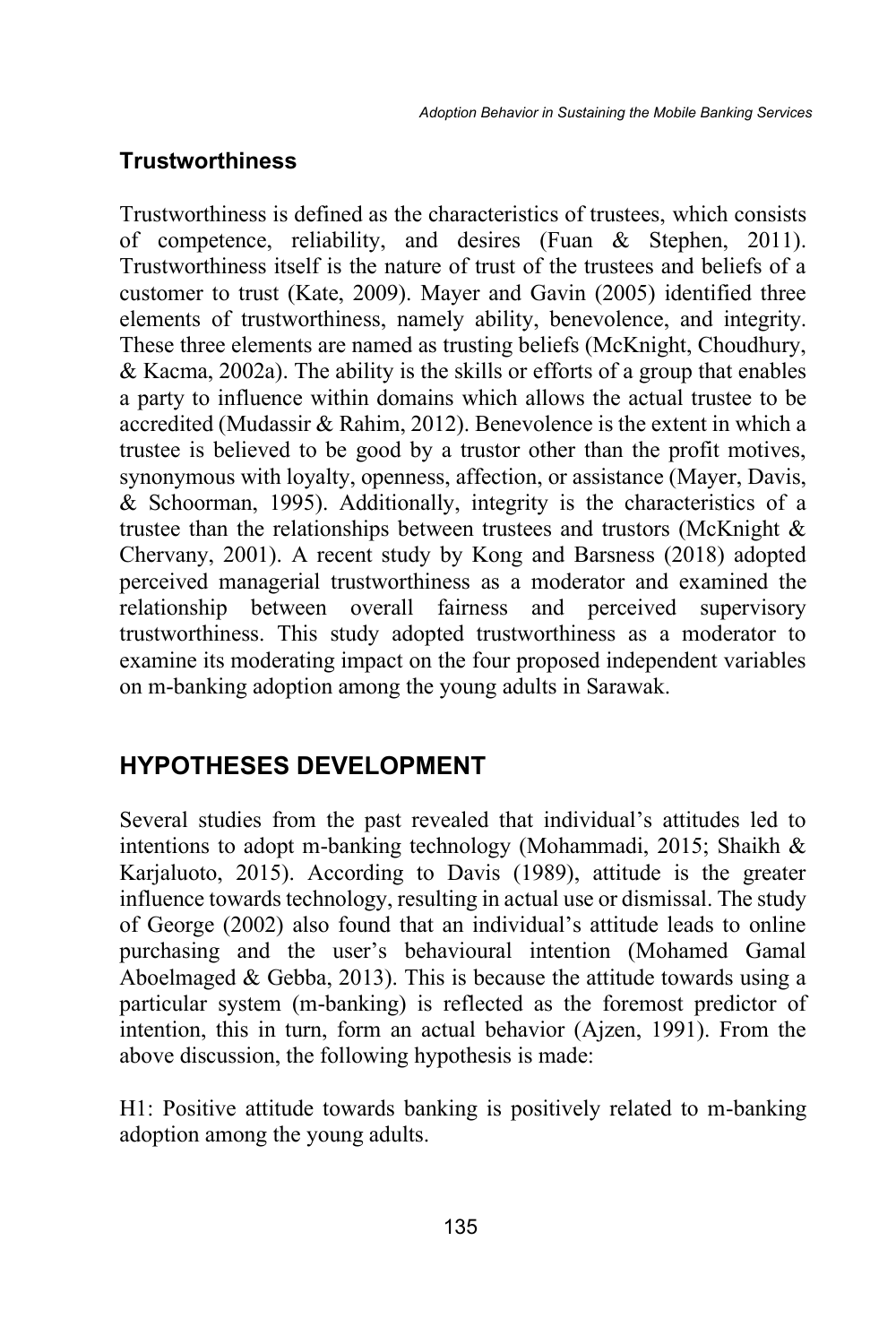Compatibility has been found to play a crucial role in m-banking adoption (Ravichandran, Bandaralage, & Madana, 2016). Compatibility captures the consistency between an innovation and the potential adopters' existing values, current needs, and present lifestyle. In the context of m-payment services, peoples' lifestyles are strongly affecting their decision to adopt the technology (Lu, Yang, Chau, & Cao, 2011). In fact, m-payment services are an extension of Internet payment services, people who frequently use Internet payment services have less resistance to accept the mobile version. Suoranta and Mattila (2004) designated that relative advantage, complexity, compatibility, and trial-ability strongly contributed to m-banking adoption in Finland (Mohamed Gamal Aboelmaged & Gebba, 2013). Similarly, Koenig Lewis, Palmer and Moll (2010) demonstrated that compatibility is positively related to m-banking services adoption. The finding is also concurrent with the findings of Al-Jabri and Sohail (2012). They found that relative advantage, compatibility, and observability have a positive impact on adoption. Hence, the study proposes the following hypothesis:

H2: Compatibility is positively related to m-banking adoption among the young adults.

Establishing m-user's initial trust is important for M-service providers (Narteh, Mahmoud, & Amoh, 2017) as there is little guarantee or feeling of security and confidence that the e-consumers are unable to touch, to smell, and to feel the service product as offered. It leads to urge and boost m-users to subscribe to m-banking for the first time (Mcknight *et al*., 2002a). The study done by Chandra, Srivastava, and Theng (2010) stated that trust is led to m-payments systems. Correspondingly, Dass and Pal (2011) also found that lack of trust on technology could be a stopper for m-users to adopt m-financial services among Indian. Hanafizadeh, Behboudi, Koshksaray and Shirkhani (2014) discovered that trust significantly affects m-banking adoption. Therefore, the following hypotheses can be suggested:

H3: Customer trust is positively related to m-banking adoption among the young adults.

Several studies found that perceived benefit directly affects an individual's intention to adopt mobile technology adoption (Liu, Yang, & Li, 2012; Lee, 2009). The study of Eastin (2002) revealed that the elements of prior to adoption, convenience, and financial benefits contribute to e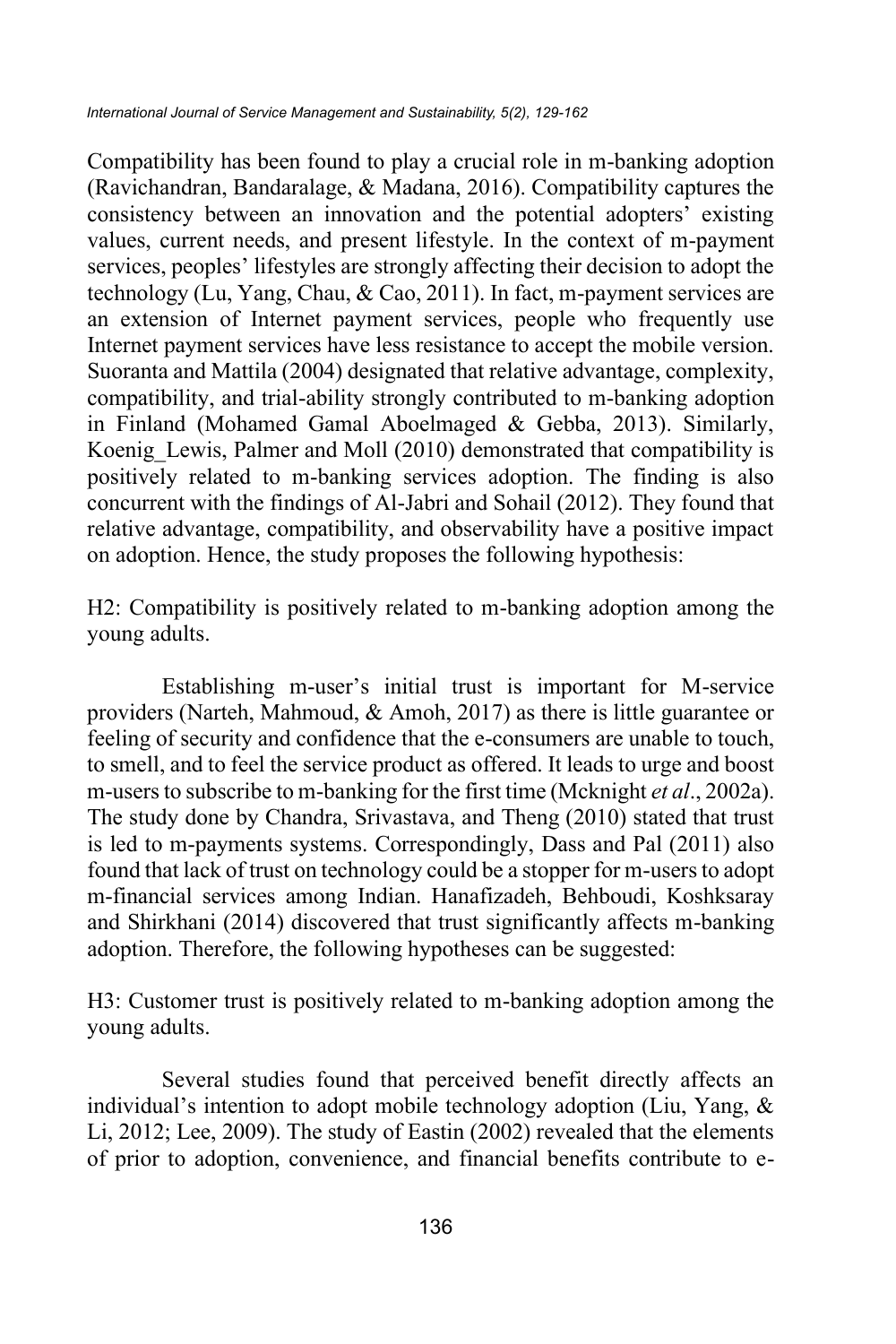shopping, banking, and e-payment adoption (Teoh, Wendy Chong, Lin & Chua, 2013). Therefore, the following hypothesis can be formulated:

H4: Perceived benefits are positively related to m-banking adoption among the young adults.

In the study, trustworthiness played an imperative role in the decision making of adopting the m-banking (Malaquias & Hwang, 2016) because it reduces uncertainty (Li & Yeh, 2010). The study of Kaasinen (2005) indicated that the confidence of using the services affected trust in the systems (Govender & Sihlali, 2014). Similarly, Abrazhevich (2004) depicted that trustworthiness is important to success e-payment (Teoh *et al*., 2013). In other words, the users should be provided the assurance systems in order to prevent hackers and fraudsters. Thus, this study has postulated to test the following hypotheses:

H5: Trustworthiness is positively related to m-banking adoption among the young adults.

Trustworthiness which is the party's word or promises in exchange the relationship is critical to influence the young adults to adopt m-banking (Rotter, 1967). As noted, trust beliefs itself lead to customer trust against the websites (Kate, 2009) which led to decision making of the m-banking adopting. Further, it affects the attitude of a person, which good characteristics of a trustee can make customer trust, have a good attitude, and build customer trust against the products (Fuan & Stephen, 2011). When customers trust e-retailers, they are willing to disclose their personal information (Kim, 2003). Thus, financial services providers should provide relevant and customised services in banking transactions to the customers (Souranta & Matila, 2004). Hence, it is therefore to postulate the following hypotheses:

H6: Trustworthiness moderates the relationship between attitude towards behavior and intention to adopt m-banking; such that when trustworthiness is high, the relationship between attitude towards behavior and intention to adopt m-banking will be stronger.

H7: Trustworthiness moderates the relationship between compatibility and intention to adopt m-banking; such that when trustworthiness is high, the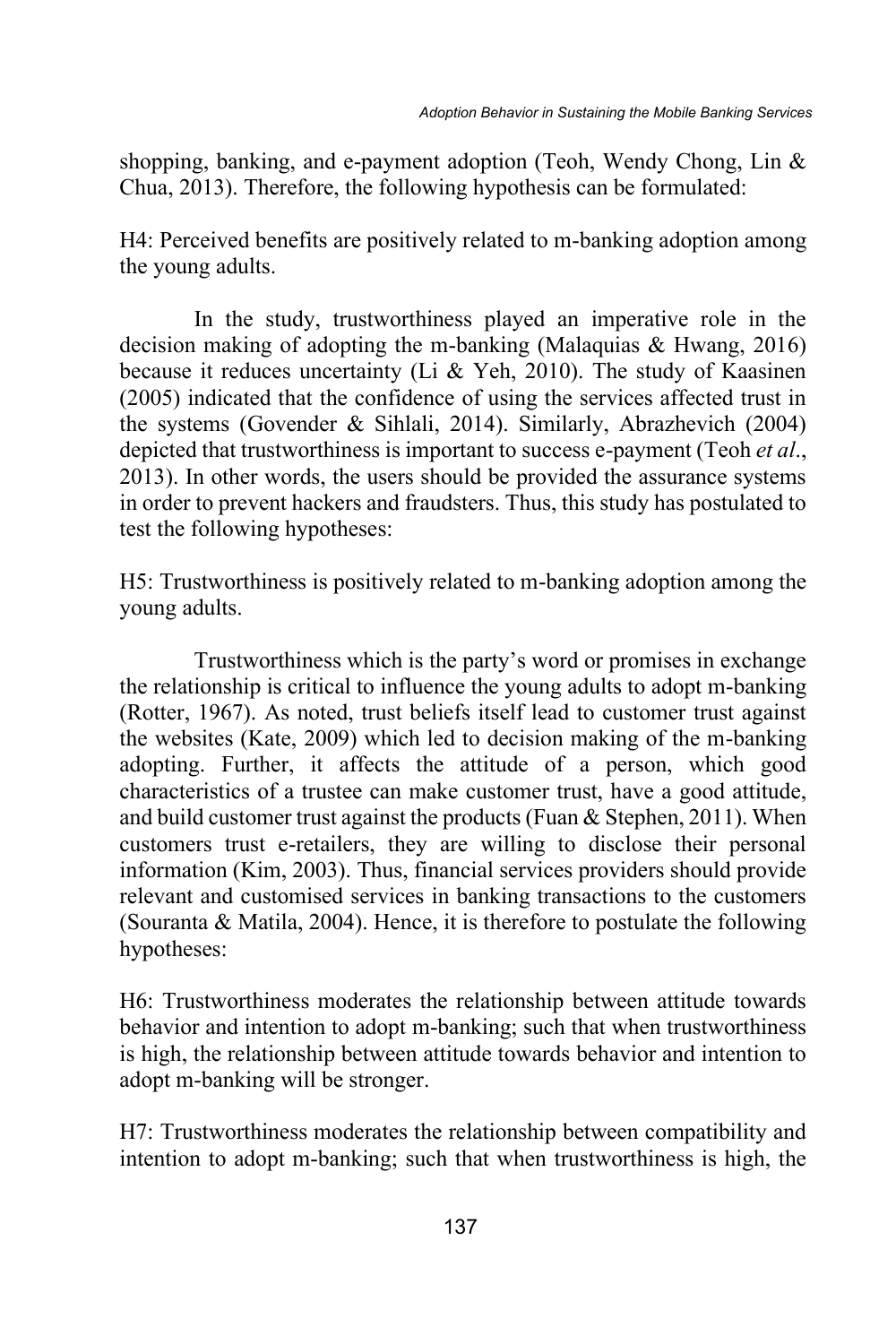relationship between compatibility and intention to adopt m-banking will be stronger.

H8: Trustworthiness moderates the relationship between customer trust and intention to adopt m-banking; such that when trustworthiness is high, the relationship between customer trust and intention to adopt m-banking will be stronger.

H9: Trustworthiness moderates the relationship between perceived benefits and intention to adopt m-banking; such that when trustworthiness is high, the relationship between perceived benefits and intention to adopt mbanking will be stronger.

## **METHODOLOGY**

A quantitative method through distribution of structured questionnaires was employed. Data collected were analyzed using Statistical Package for Social Sciences (SPSS) Version 23 and SmartPLS 3.0. SPSS was used to test the data, especially descriptive analysis, whereas SmartPLS is a professional statistical technique used to evaluate a measurement model and structural model with the purpose to minimize error variance (Chin, 1998a). This technique was chosen as this study is categorized as prediction-oriented modelling.

A self-administered survey was used to obtain the primary data. The unit of analysis for this study is at individual level, the existing m-banking customers. G\*Power (version 3.1.9.2) software was adopted to calculate the minimum sample size. By running a priori power analysis using a medium effect size with a significant level of 0.05 and the power of 0.95, thus, the suggested minimum sample size needed to assess the research model developed is 166. Out of the 600 questionnaires distributed, a total of 500 were returned, which indicated an 83.33% response rate. The response rate of 83.33% has indicated a free from response error as it exceeds the suggested percentage of 70% (Nulty, 2008). The studied population of this study were those m-users who have experienced m-banking (e.g., mtransaction, m-payment, etc.) in the past three months (from September 2019 to December 2019). To select the right sample, the researcher used a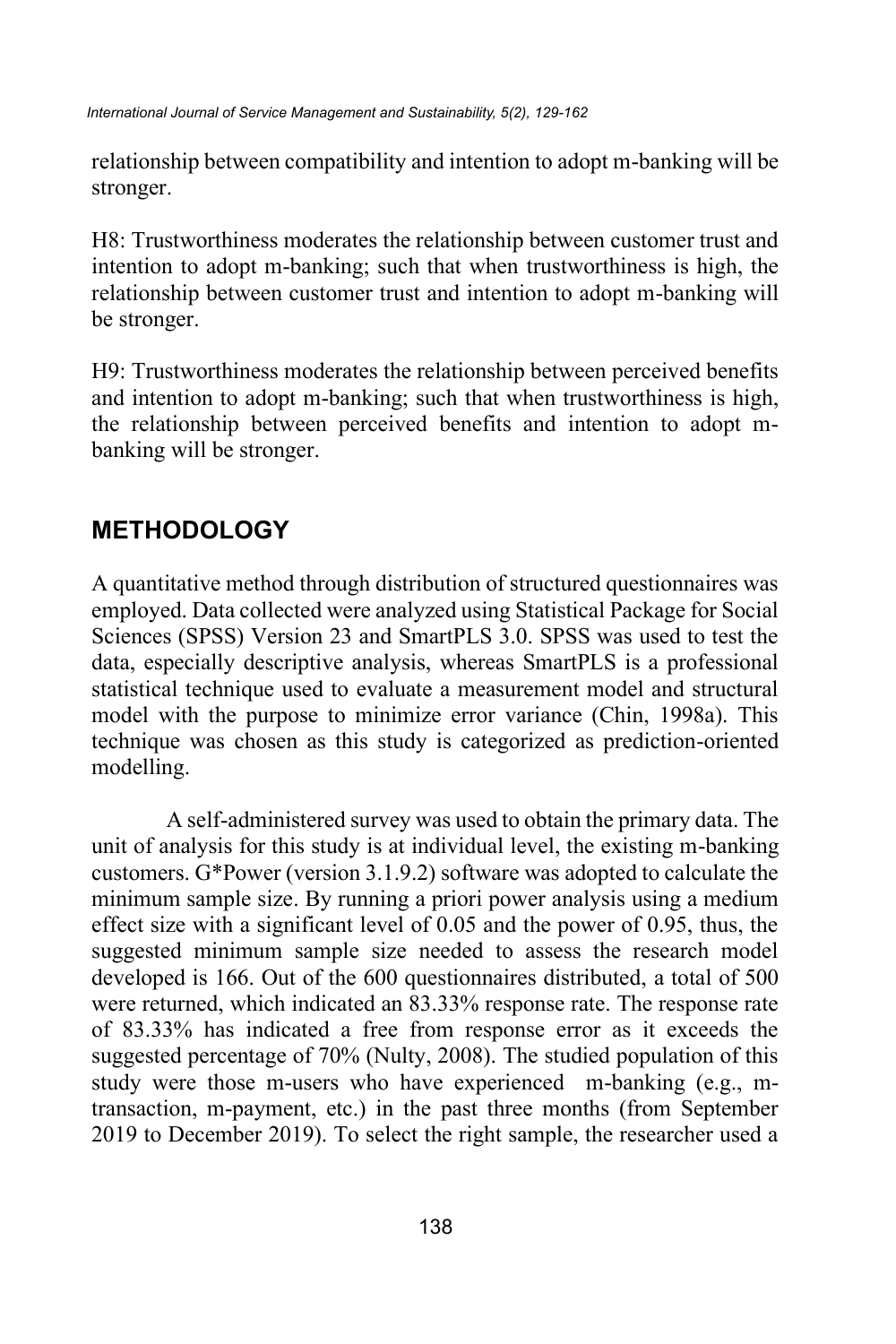purposive sampling technique, in which only those m-banking users with experience were selected.

The questionnaire was divided into two sections: section A, the construction of m-adoption intention, with 30 items, and section B, the demographic profile, with seven open-ended questions. The measurement items were adopted from different sources that have suited the study. Mbanking adoption comprises five items which were adapted from Sripalawat Thongmak, & Ngramyarn (2011). Attitude towards banking was constructed in four items, from Lee and Chung (2009), and Nor and Pearson (2007). The five-measuring of lifestyle compatibility and needs were adapted from Lin (2011). The items of perceived benefits were extracted from Lee (2009) and Tan and Teo (2000). The trustworthiness dimension consists of five items and they were generated predominantly from the studies conducted by Zhou (2011). Each of the dimensions was measured by a 7-point Likert-scale, ranged from  $1=$  strongly disagree to  $7=$  strongly agree.

#### **FINDINGS**

#### **Demographics profile**

Descriptive statistics was conducted to obtain the general information of the respondents. Out of the 500 respondents, 347 respondents were females (69.4%) which are higher as compared to the male respondents (153 or 30.6%). The majority were within the age groups of 21 to 25 years (61.2%), 34.2 percent of respondents to 20 years old  $(n=171)$ , and 4.6 percent  $(n=23)$ were 26 to 30 years old. According to Sin, Nor, and Al-Agaga (2012), they designated that University students were actively engaged in online activities and m-shopping in Malaysia (Luqman, Razli Che Razak, Mohammad Ismail, & Mohd Afifie Mohd Alwi, 2016). As for ethnicity, Chinese scored the largest group of respondents, represented by 351 samples (70.2%), others were 15.8 percent ( $n=79$ ) followed by 14 percent of Malays (n=14). Majority of the respondents have attained degree qualifications, with 63.2 percent whilethose holding upper secondary qualifications represented 16 percent (n=80). Only a minority of respondents were holding foundation (n=50, 10%) and diploma certificates (n=51, 10.2%). Next, the majority of the respondents recorded a monthly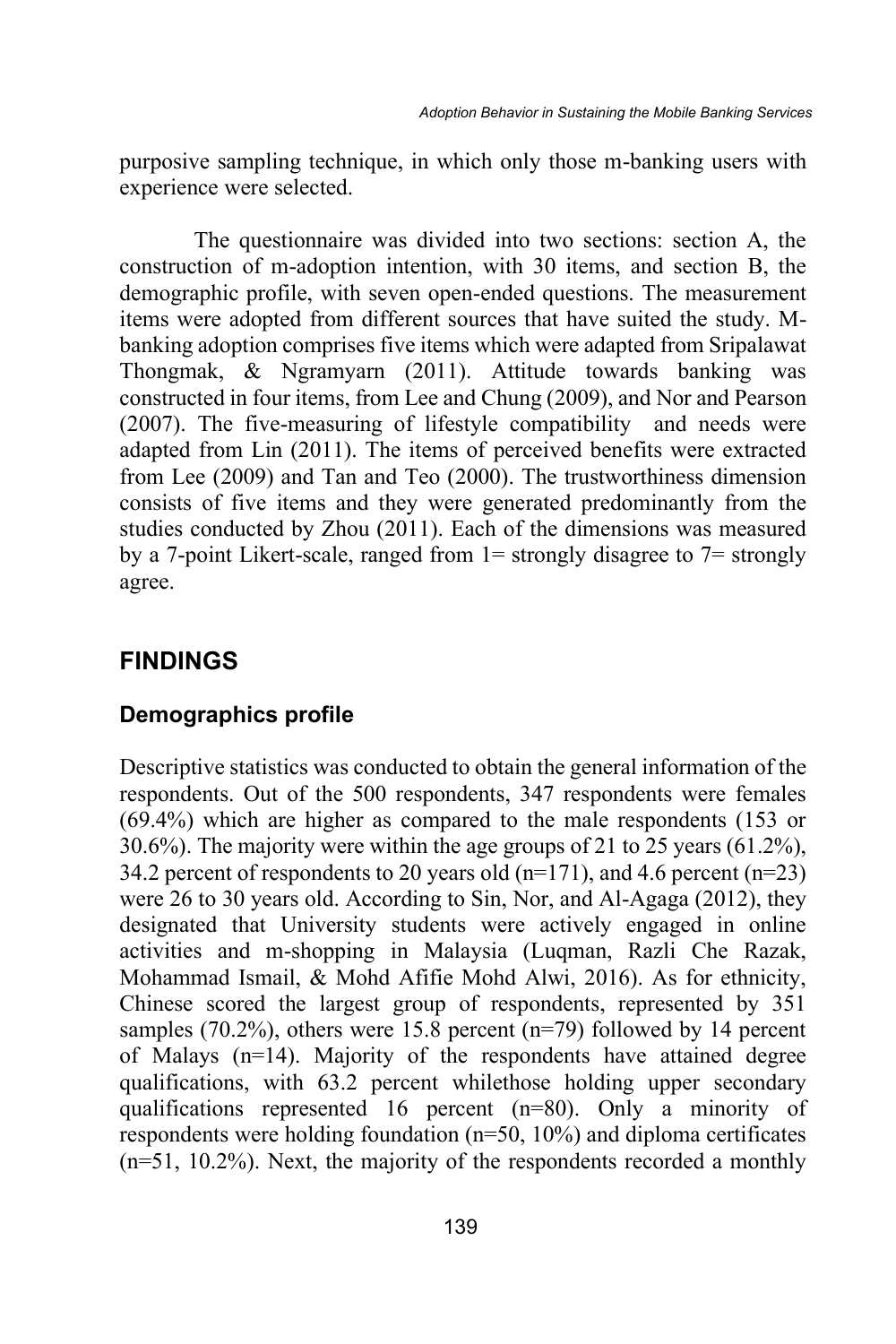income of RM3001 to RM5000, while 35.8 percent (n=179) was within the range of RM1001 to RM3000, followed by 11.6 percent (n=58) who earned RM5001 to RM7000. In terms of e-transaction methods, the majority of respondents used m-banking for cash transfer (n=105, 21%), account statement checking  $(n=91, 18.2\%)$ , and cash withdrawal purposes  $(n=76,$ 15.25%).

#### **Assessment of Measurement Model**

The measurement model assessment identifies the causal relationship between the observed variables and latent variables. Table 1 illustrates that the cross-loading for all items were loaded highly on its own construct rather than other constructs. The cut-off values for loading was 0.5 as suggested by Hair, Black, Babin, Anderson, and Tatham (2010). Thus, it inferred that the model's construct was good and sufficient for the study. To test convergent validity, composite reliability (CR) and average variance extracted (AVE) were conducted. Composite reliability is used to measure the degree to which items are free from random error and provide consistent results (Riquelme & Rios, 2010). Average variance extracted (AVE) is a common measure used to examine convergent validity (Fornell & Larcker, 1981). The recommended value for loading is readied to more than 0.5 and the value for CR should be more than 0.7 (Hair *et al*., 2010). As presented in Table 2, all the AVEs were greater than 0.50, which means that the latent variables of this study were able to explain more than half of the variance of indicators on average (Götz, Liehr-Gobbers, & Krafft, 2010).

Discriminant validity emerged when the square root of AVE exceeds the correlation level. It pointed out the extent to which a given construct differs from other constructs (Barroso, Carrion, & Roldán, 2010). The discriminant validity was examined through Fornell and Larcker (1981) criterion as shown in Table 4. These results confirmed that all the square roots of the AVEs exceeded the correlations with their variables. Hence, discriminant validity was attained. To summarize, the measurement model was completely satisfactory with the evident findings of reliability, convergent validity, and discriminant validity.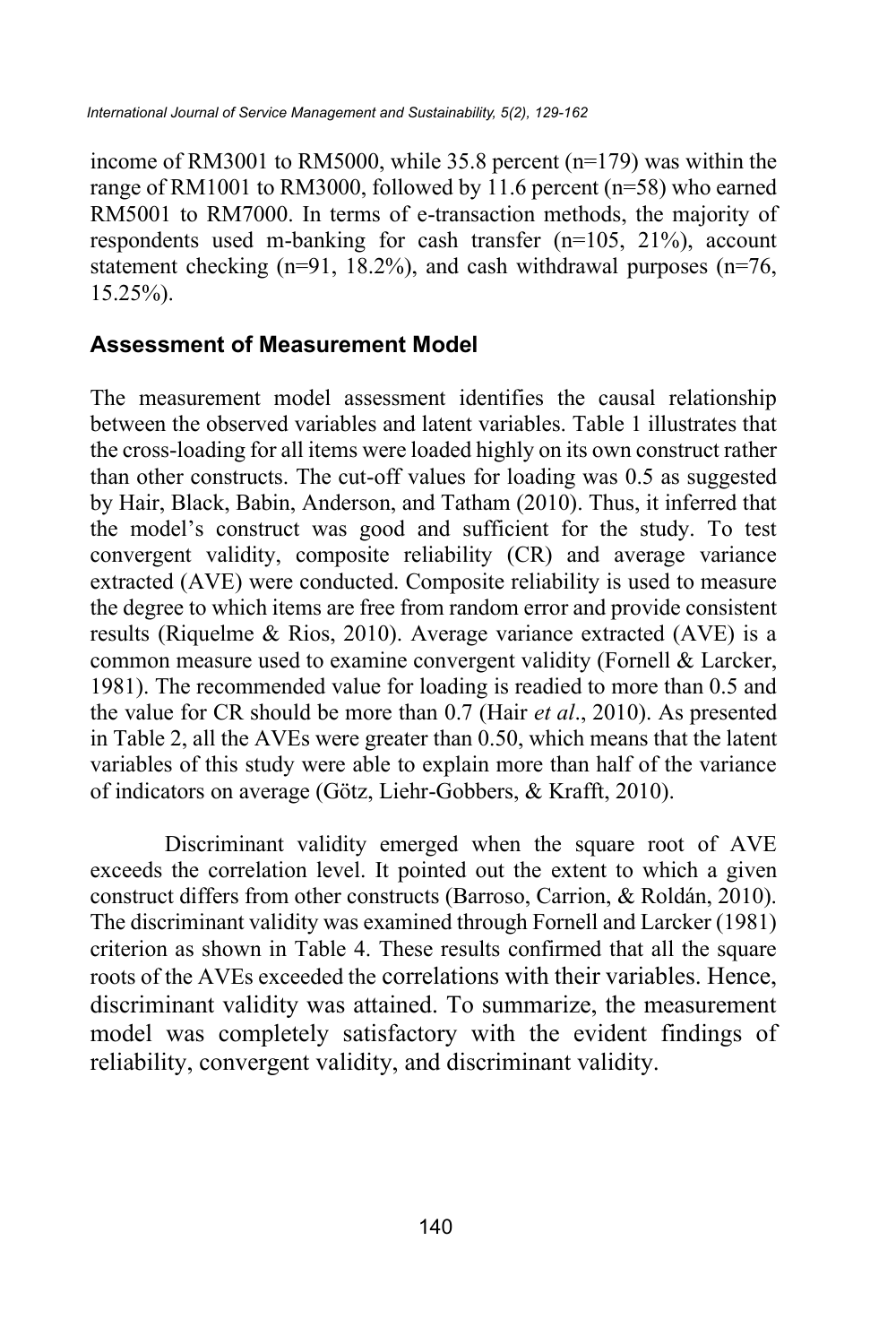|             | Attitude<br>towards<br>banking | Compatibility<br>with lifestyle<br>and needs | Customer<br>trust | Perceived<br>benefits | Trustwort<br>hiness | Mobile<br>banking<br>adoption |
|-------------|--------------------------------|----------------------------------------------|-------------------|-----------------------|---------------------|-------------------------------|
| A.T.B1      | 0.758                          | 0.502                                        | 0.510             | 0.400                 | 0.428               | 0.504                         |
| A.T.B2      | 0.921                          | 0.700                                        | 0.713             | 0.637                 | 0.661               | 0.580                         |
| A.T.B3      | 0.917                          | 0.691                                        | 0.706             | 0.616                 | 0.664               | 0.561                         |
| A.T.B4      | 0.796                          | 0.668                                        | 0.692             | 0.623                 | 0.623               | 0.529                         |
| C.W.L.A.N1  | 0.715                          | 0.865                                        | 0.779             | 0.730                 | 0.752               | 0.606                         |
| C.W.L.A.N2  | 0.710                          | 0.915                                        | 0.753             | 0.740                 | 0.738               | 0.614                         |
| C.W.L.A.N3  | 0.614                          | 0.881                                        | 0.692             | 0.735                 | 0.727               | 0.553                         |
| C.W.L.A.N4  | 0.654                          | 0.892                                        | 0.716             | 0.684                 | 0.748               | 0.601                         |
| C.W.L.A.N5  | 0.668                          | 0.900                                        | 0.722             | 0.711                 | 0.778               | 0.627                         |
| Cus Trust1  | 0.645                          | 0.673                                        | 0.816             | 0.669                 | 0.685               | 0.490                         |
| Cus Trust2  | 0.671                          | 0.763                                        | 0.893             | 0.680                 | 0.752               | 0.589                         |
| Cus_Trust3  | 0.679                          | 0.730                                        | 0.861             | 0.619                 | 0.707               | 0.592                         |
| Cus Trust4  | 0.687                          | 0.699                                        | 0.867             | 0.600                 | 0.705               | 0.601                         |
| Cus_Trust5  | 0.565                          | 0.588                                        | 0.761             | 0.560                 | 0.623               | 0.535                         |
| Perceiv.B2  | 0.640                          | 0.719                                        | 0.685             | 0.871                 | 0.686               | 0.544                         |
| Perceiv.B3  | 0.609                          | 0.737                                        | 0.672             | 0.942                 | 0.730               | 0.548                         |
| Perceiv.B4  | 0.593                          | 0.739                                        | 0.678             | 0.938                 | 0.725               | 0.552                         |
| Perceiv.B5  | 0.579                          | 0.710                                        | 0.637             | 0.846                 | 0.738               | 0.578                         |
| Trustworth1 | 0.607                          | 0.762                                        | 0.719             | 0.727                 | 0.860               | 0.597                         |
| Trustworth2 | 0.570                          | 0.699                                        | 0.678             | 0.669                 | 0.847               | 0.542                         |
| Trustworth3 | 0.620                          | 0.716                                        | 0.728             | 0.685                 | 0.844               | 0.557                         |
| Trustworth4 | 0.624                          | 0.741                                        | 0.731             | 0.701                 | 0.885               | 0.597                         |
| Trustworth5 | 0.618                          | 0.745                                        | 0.731             | 0.701                 | 0.906               | 0.605                         |
| Trustworth6 | 0.613                          | 0.710                                        | 0.713             | 0.684                 | 0.857               | 0.646                         |
| M.B.Adop1   | 0.575                          | 0.639                                        | 0.621             | 0.617                 | 0.662               | 0.886                         |
| M.B.Adop2   | 0.574                          | 0.623                                        | 0.628             | 0.571                 | 0.655               | 0.906                         |
| M.B.Adop3   | 0.552                          | 0.590                                        | 0.600             | 0.580                 | 0.640               | 0.840                         |
| M.B.Adop4   | 0.535                          | 0.531                                        | 0.532             | 0.455                 | 0.495               | 0.852                         |
| M.B.Adop5   | 0.511                          | 0.501                                        | 0.482             | 0.402                 | 0.451               | 0.816                         |

**Table 1: Loading and Cross Loading**

**Note:** Bold values are loadings for items that are above the recommended value 0.5.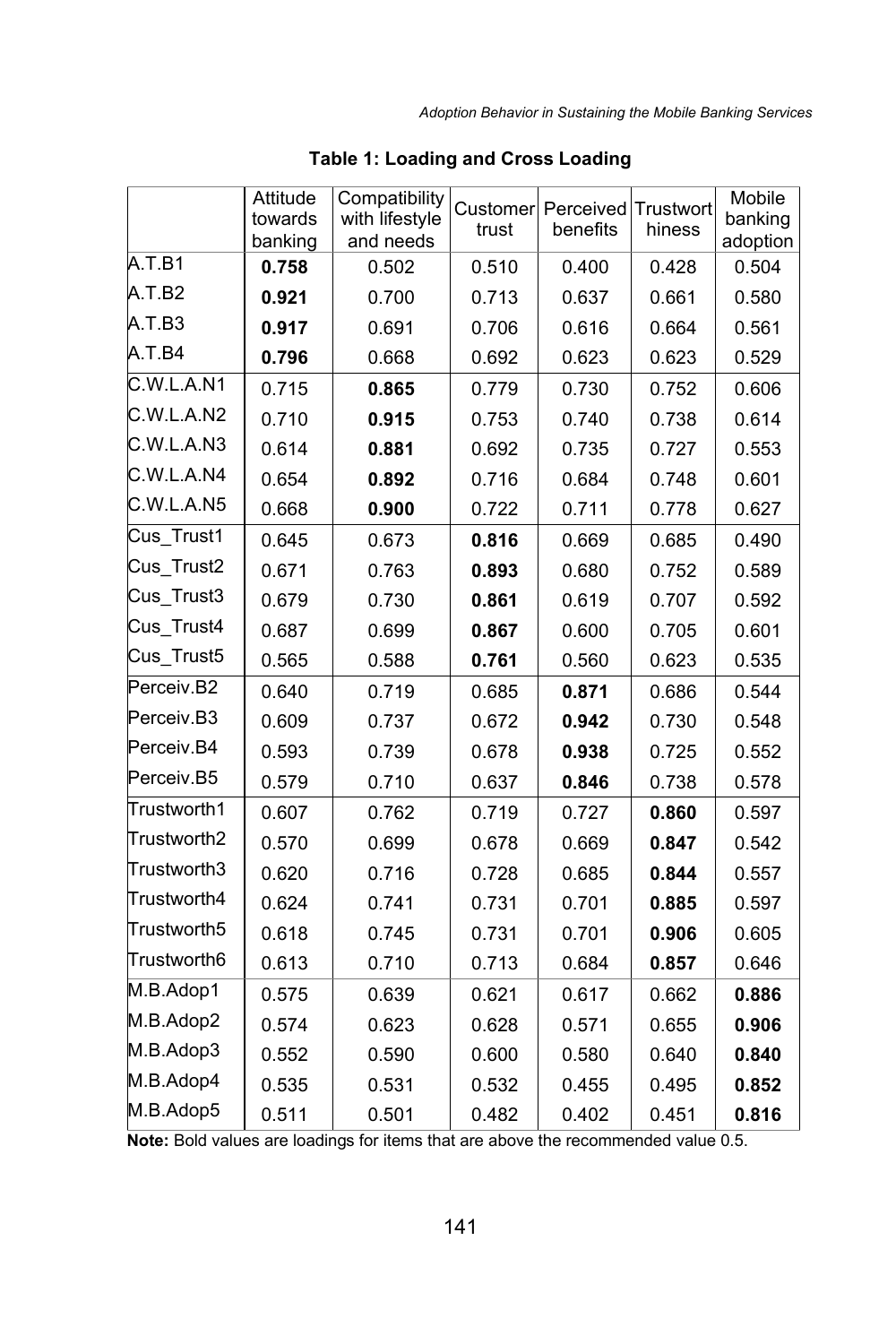| Model Construct            | Measurement<br>Items | Cronbach's Factor<br>Alpha | Loading | Composite Average<br>Reliability<br>(CR) | Variance<br>Extracted<br>(AVE) |
|----------------------------|----------------------|----------------------------|---------|------------------------------------------|--------------------------------|
| Mobile banking<br>adoption | M.B.Adop1            | 0.913                      | 0.885   | 0.934                                    | 0.741                          |
|                            | M.B.Adop2            |                            | 0.905   |                                          |                                |
|                            | M.B.Adop3            |                            | 0.840   |                                          |                                |
|                            | M.B.Adop4            |                            | 0.852   |                                          |                                |
|                            | M.B.Adop5            |                            | 0.817   |                                          |                                |
|                            | A.T.B1               | 0.870                      | 0.758   | 0.913                                    | 0.725                          |
| Attitude towards           | A.T.B2               |                            | 0.921   |                                          |                                |
| banking                    | A.T.B3               |                            | 0.917   |                                          |                                |
|                            | A.T.B4               |                            | 0.796   |                                          |                                |
|                            | C.W.L.A.N1           | 0.935                      | 0.865   | 0.950                                    | 0.793                          |
| Compatibility              | C.W.L.A.N2           |                            | 0.915   |                                          |                                |
| with lifestyle and         | C.W.L.A.N3           |                            | 0.881   |                                          |                                |
| needs                      | C.W.L.A.N4           |                            | 0.892   |                                          |                                |
|                            | C.W.L.A.N5           |                            | 0.900   |                                          |                                |
|                            | Cus_Trust1           | 0.896                      | 0.816   | 0.923                                    | 0.707                          |
|                            | Cus Trust2           |                            | 0.893   |                                          |                                |
| Customer trust             | Cus_Trust3           |                            | 0.861   |                                          |                                |
|                            | Cus Trust4           |                            | 0.867   |                                          |                                |
|                            | Cus_Trust5           |                            | 0.761   |                                          |                                |
|                            | Perceiv.B2           | 0.921                      | 0.871   | 0.945                                    | 0.810                          |
| Perceived<br>benefits      | Perceiv.B3           |                            | 0.942   |                                          |                                |
|                            | Perceiv.B4           |                            | 0.938   |                                          |                                |
|                            | Perceiv.B5           |                            | 0.846   |                                          |                                |
| Trustworthiness            | Trustworthiness1     | 0.934                      | 0.860   | 0.948                                    | 0.751                          |
|                            | Trustworthiness2     |                            | 0.847   |                                          |                                |
|                            | Trustworthiness3     |                            | 0.844   |                                          |                                |
|                            | Trustworthiness4     |                            | 0.885   |                                          |                                |
|                            | Trustworthiness5     |                            | 0.906   |                                          |                                |
|                            | Trustworthiness6     |                            | 0.857   |                                          |                                |

#### **Table 2: Results of Measurement Model**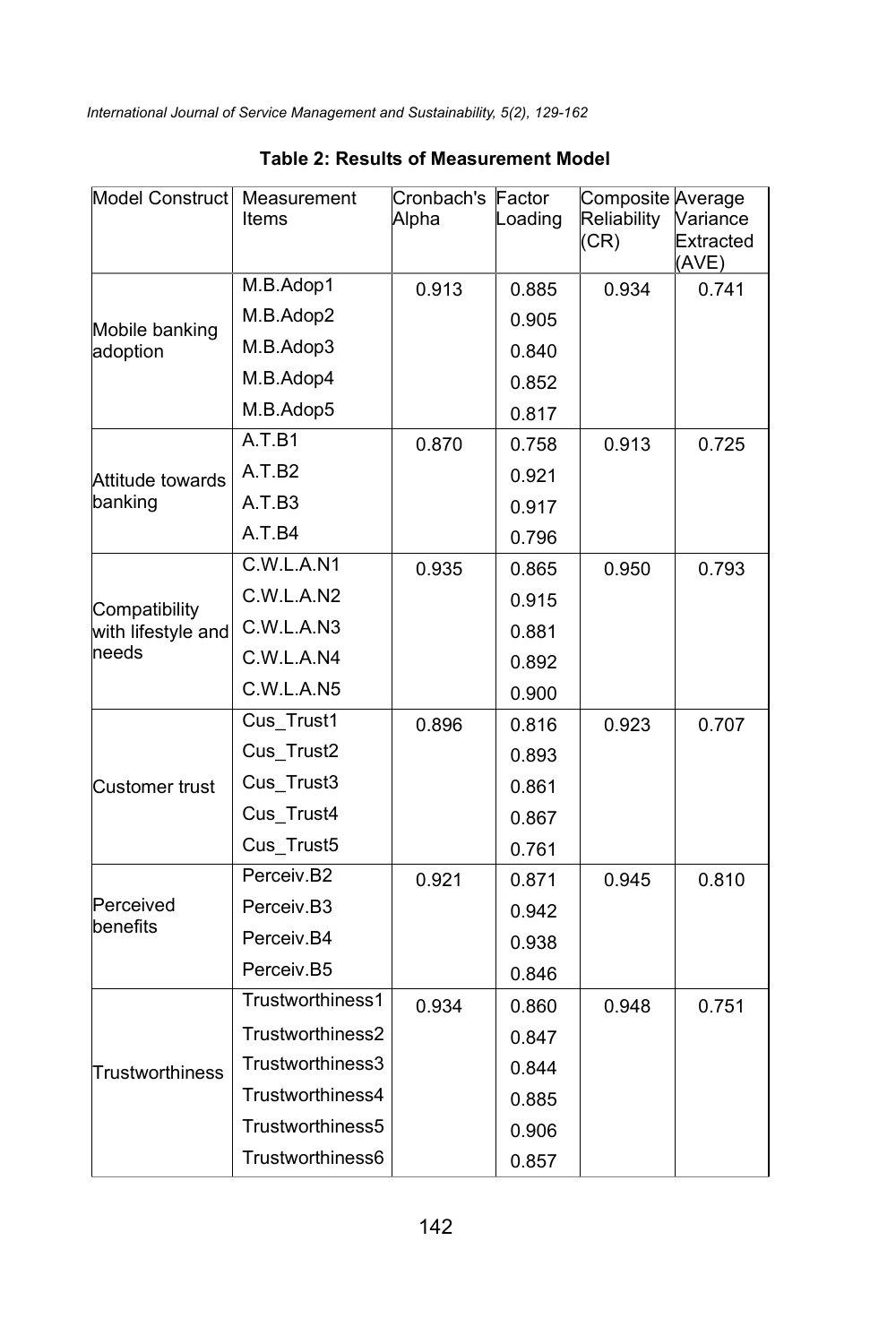**Note:**

a. Composite Reliability (CR) = (square of the summation of the factor loadings)/ {(square of the summation of the factor loadings) + (square of the summation of the error variances) b. Average Variance Extracted (AVE) = (summation of the square of the factor loadings)/  $\{$ (summation of the square of the factor loadings) + (summation of the error variances) $\}$ 

The results for t-values analysis, illustrated in Table 3 indicated all the measures of their respective constructs are valid, based on the parameter estimates and statistical significance (Chow & Chan, 2008). Hence, the measurement items were significantly explained by the respective constructs.

| Model Construct     | <b>Measurement Items</b> | Standardised<br>Estimate | t-value |  |
|---------------------|--------------------------|--------------------------|---------|--|
|                     | M.B.Adop1                | 0.885                    | 65.614  |  |
| Mobile banking      | M.B.Adop2                | 0.905                    | 96.834  |  |
| adoption            | M.B.Adop3                | 0.840                    | 50.714  |  |
|                     | M.B.Adop4                | 0.852                    | 50.175  |  |
|                     | M.B.Adop5                | 0.817                    | 36.416  |  |
|                     | A.T.B1                   | 0.758                    | 30.660  |  |
| Attitude towards    | A.T.B2                   | 0.921                    | 104.247 |  |
| banking             | A.T.B3                   | 0.917                    |         |  |
|                     | A.T.B4                   | 0.796                    | 32.995  |  |
|                     | C.W.L.A.N1               | 0.865                    | 53.385  |  |
| Compatibility with  | C.W.L.A.N2               | 0.915                    | 81.840  |  |
| lifestyle and needs | C.W.L.A.N3               | 0.881                    | 64.216  |  |
|                     | C.W.L.A.N4               | 0.892                    | 68.193  |  |
|                     | C.W.L.A.N5               | 0.900                    | 73.806  |  |
|                     | Cus Trust1               | 0.816                    | 41.857  |  |
|                     | Cus Trust2               | 0.893                    | 74.766  |  |
| Customer trust      | Cus Trust3               | 0.861                    | 52.286  |  |
|                     | Cus Trust4               | 0.867                    | 58.115  |  |
|                     | Cus Trust5               | 0.761                    | 30.217  |  |
|                     | Perceiv.B2               | 0.871                    | 55.397  |  |
| Perceived benefits  | Perceiv.B3               | 0.942                    | 150.369 |  |
|                     | Perceiv.B4               | 0.938                    | 121.245 |  |
|                     | Perceiv.B5               | 0.846                    | 47.926  |  |
|                     | Trustworthiness1         | 0.860                    | 55.419  |  |
|                     | Trustworthiness2         | 0.847                    | 46.558  |  |
| Trustworthiness     | Trustworthiness3         | 0.844                    | 51.800  |  |
|                     | Trustworthiness4         | 0.885                    | 69.848  |  |
|                     | Trustworthiness5         | 0.906                    | 85.971  |  |
|                     | Trustworthiness6         | 0.857                    | 64.714  |  |

**Table 3: Summary Results of the Model Constructs**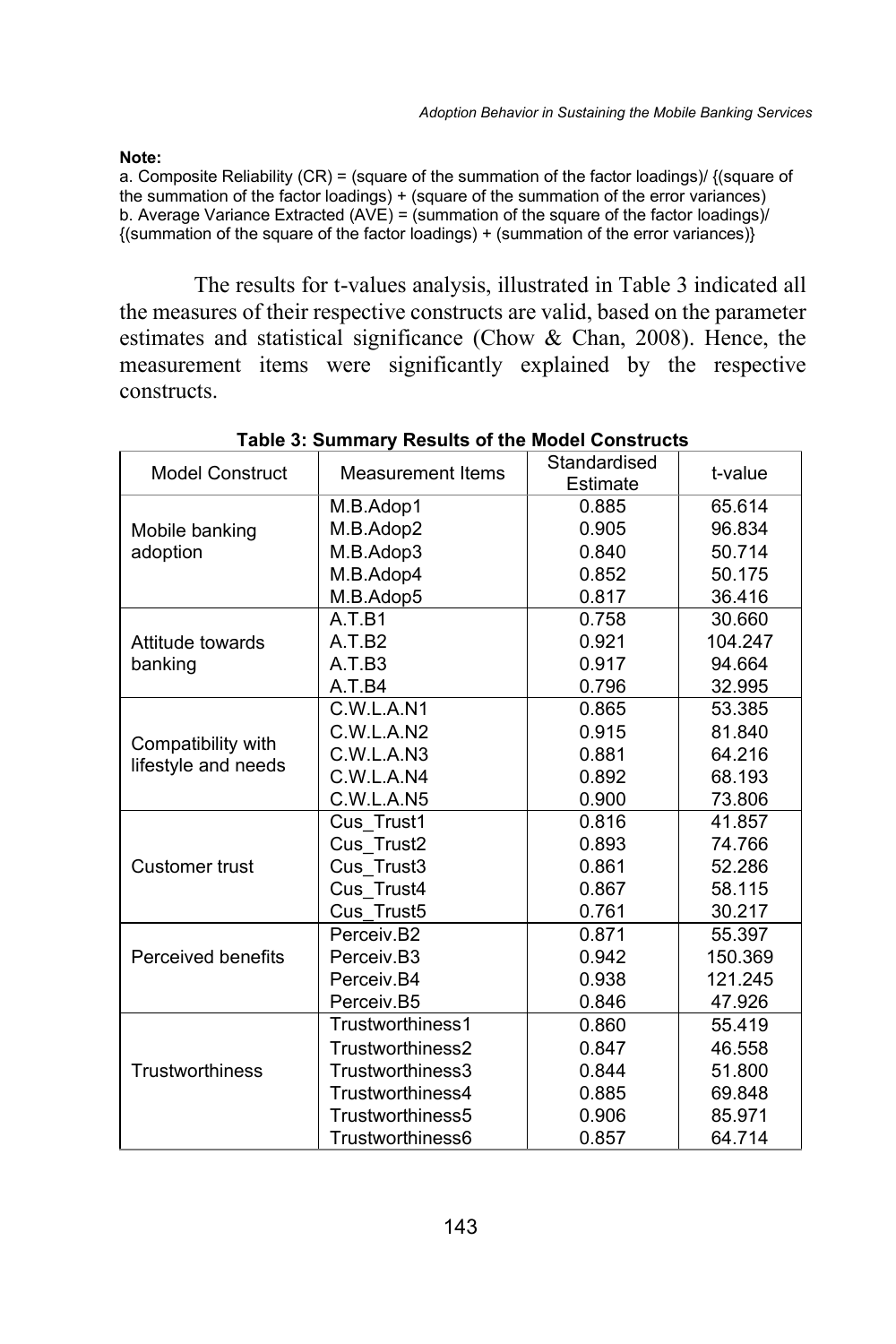|                                              |          | <u>ravic 4. Discriminant validity of Constructs (Fornell-Larcher)</u> |          |          |           |        |
|----------------------------------------------|----------|-----------------------------------------------------------------------|----------|----------|-----------|--------|
|                                              | Attitude | Compatibility                                                         | Customer | Mobile   | Perceived | Trust  |
|                                              | towards  | with lifestyle                                                        | trust    | banking  | benefits  | worthi |
|                                              | banking  | and needs                                                             |          | adoption |           | ness   |
| Attitude<br>towards<br>banking               | 0.851    |                                                                       |          |          |           |        |
| Compatibility<br>with lifestyle<br>and needs | 0.756    | 0.891                                                                 |          |          |           |        |
| Customer<br>trust                            | 0.774    | 0.823                                                                 | 0.841    |          |           |        |
| Mobile<br>banking<br>adoption                | 0.640    | 0.675                                                                 | 0.671    | 0.861    |           |        |
| Perceived<br>benefits                        | 0.673    | 0.808                                                                 | 0.743    | 0.618    | 0.900     |        |
| lTrustworth<br>iness                         | 0.703    | 0.841                                                                 | 0.827    | 0.684    | 0.801     | 0.867  |

#### **Table 4: Discriminant Validity of Constructs (Fornell-Larcker)**

**Note:** Diagonals represent the square root of the average variance extracted while the other entries represent the correlations.

#### **Assessment of Structural Model**

Structural model is an assessment that predicts the casual relationship between constructs in a model (Hair, Hult, Ringle, Sarstedt, & Thiele, 2017). To test path analysis and the hypotheses, the researcher used the bootstrapping technique to determine the significant t-statistic. The researcher used the bootstrapping approach with 500 samples, with 0 cases per sample to test the path coefficient  $(\beta)$  and proposed hypotheses. To support the hypothesis, *t*-value must exceed 1.96 (Chin, 1998a), and the individual *r*-squared greater than 0.10 (10 percent) (Falk & Miller, 1992).

The goodness of structural model is established by variance explained  $(R<sup>2</sup>)$  and the predictive relevance of the endogenous constructs  $(Q<sup>2</sup>)$  (Hair, Hult, Ringle, & Sarstedt, 2014). According to Chin (2010), R<sup>2</sup> can be assessed to obtain the predictive power of the structural model. The thumb of rule of  $\mathbb{R}^2$  endogenous LVs was 0.67 (substantial), 0.33 (moderate), followed by 0.19 (weak) (Chin, 1998b). In this study, the research found that the  $R^2$  for the two indicators were m-adoption intention at 0.532, suggesting that 53.2 percent of the variance in extend of intention to use m-banking can be explained by attitude towards banking, compatibility with lifestyle and needs, customer trust, and perceived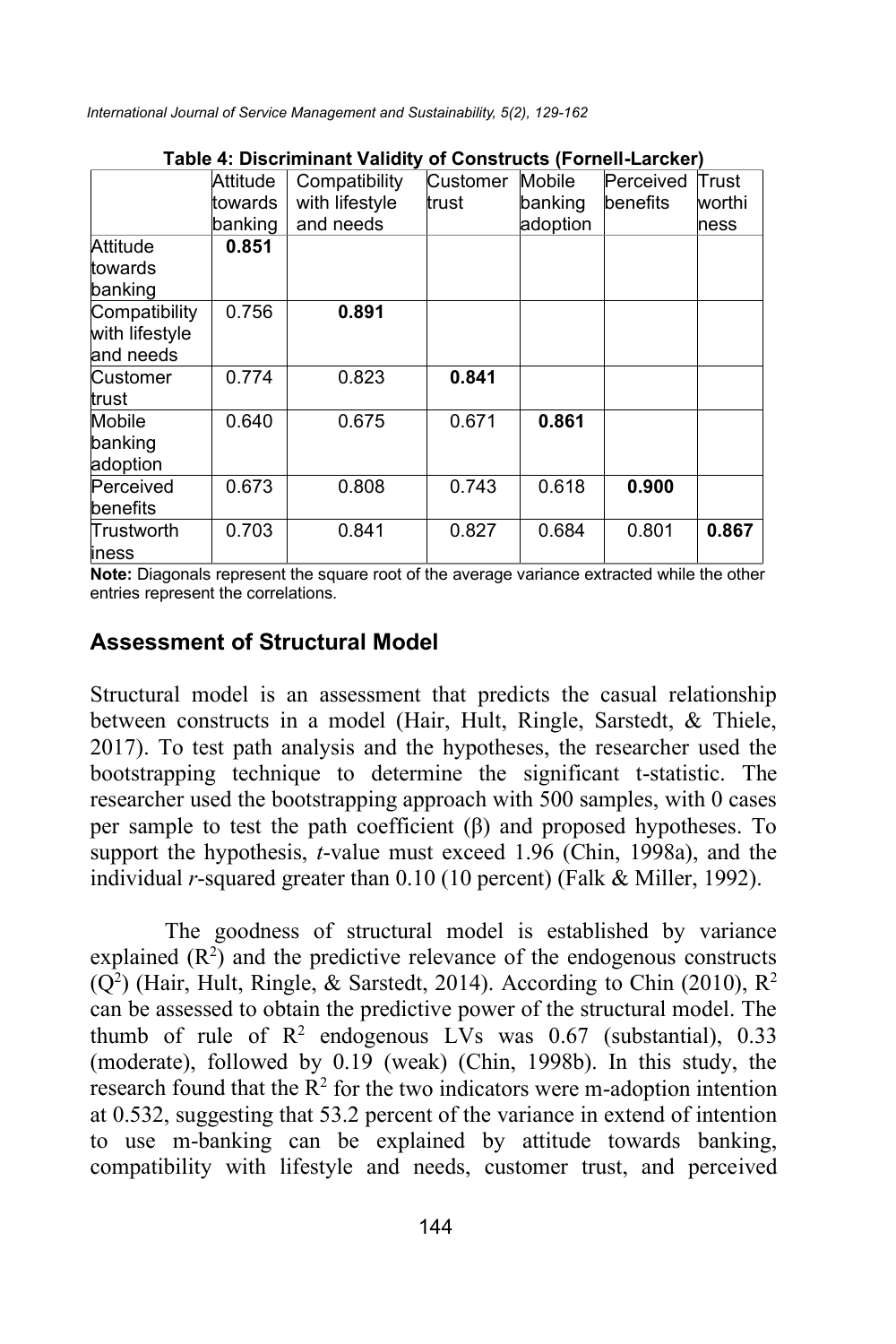benefits. Meanwhile, trustworthiness represented 0.497. These two indicators demonstrated the fit of the proposed model to the aggregate data and the  $R<sup>2</sup>$  values achieved substantial levels in this research.

Apart from assessing the magnitude of  $\mathbb{R}^2$ , the researcher also assesses the Stone-Geisser's  $Q^2$  value based on the blindfolding method in PLS statistical analysis.  $Q^2$  is a measure of how well-observed values are reconstructed by the model and its parameter estimates (Chin, 2010). If Q2 value is larger than zero for a certain reflective endogenous construct specifies the path model's predictive relevance for that construct (Hair *et*   $a\bar{l}$ , 2014). In this study,  $Q^2$  value of the m-adoption intention was 0.417, which is above zero value, thus, providing support that the model in this study has predictive relevance for all its endogenous constructs. The formula of predictive relevance is shown below:

$$
Q^2 = 1 - \frac{\Sigma_D E_D}{\Sigma_D O_D}
$$

For Common Method Bias (CMS), Harman's single factor analysis had been utilized. It is a phenomenon which is caused by the measurement method used in SEM study (Kock, 2015). The results established that the first loading was approximately 41.2 percent, which is not exceeding 50 percent. In summary, it is considered that free from method biases problems.

In sum, this study examined a total of nine hypotheses. Five of the hypotheses tested were direct relationship and four hypotheses tested were moderation (See Table 5). The statistical results revealed that only two out of five direct hypotheses tested were found supported, namely compatibility ( $\beta$ =1.195; t=1.696) and trustworthiness ( $\beta$ =0.451; t=2.314) were found positive significantly related to m-banking adoption. Interestingly, trustworthiness was found moderating the relationship among attitudes towards banking and m-banking adoption ( $β=0.204$ ;  $t=2.106$ ). Thus, H2, H5, and H6 were supported. Surprisingly, attitude towards banking (β=- 0.663; t=1.554); customer trust ( $\beta$ =0.000; t=0.001); and perceived benefits ( $\beta$ =0.196; t=0.266) were negatively related to m-banking adoption. Also, out of the four moderation hypotheses tested, three hypotheses were found not supported. It is therefore to conclude that H1, H3, H4, H7, H8, and H9 were not supported.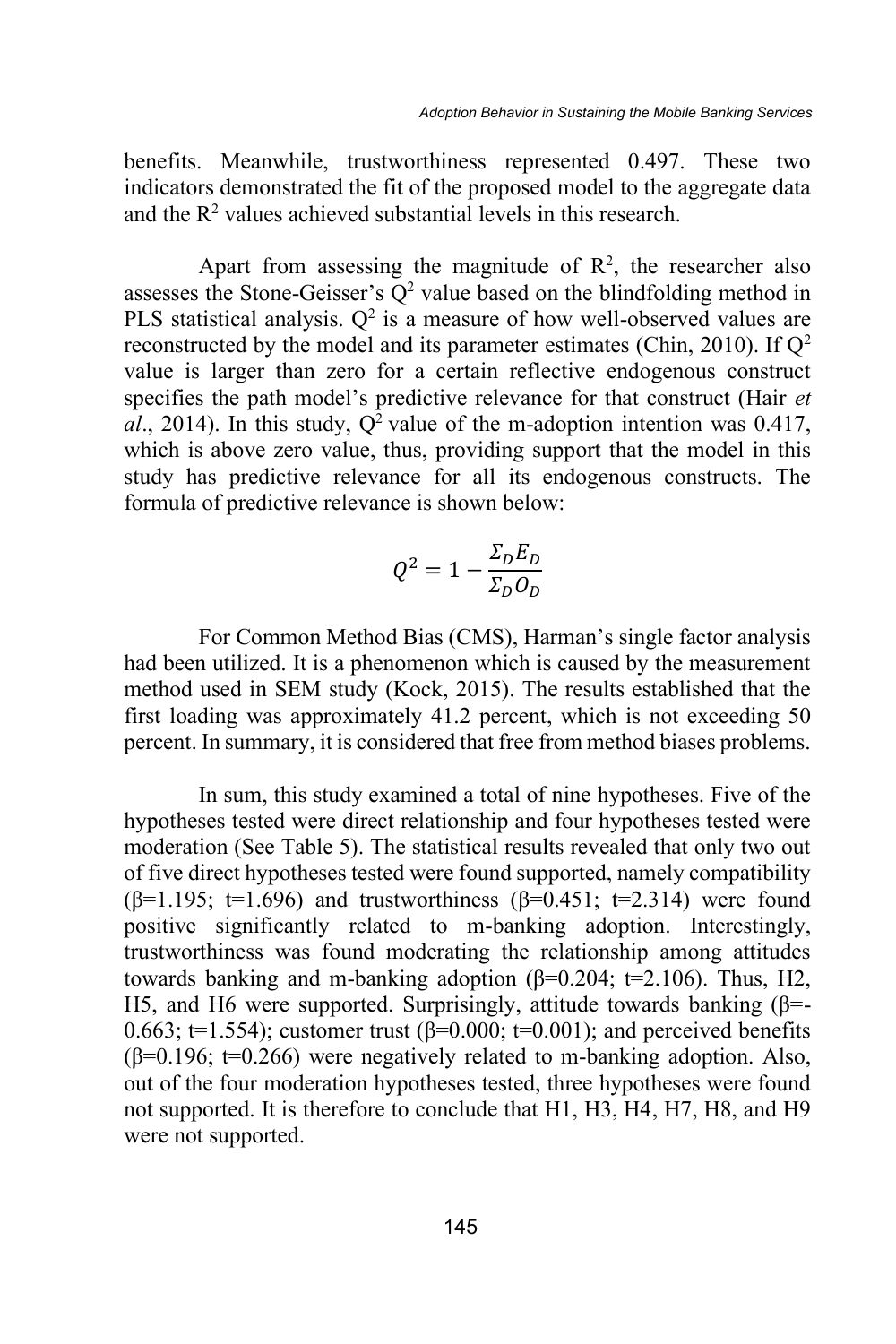

*Adoption Behavior in Sustaining the Mobile Banking Services International Journal of Service Management and Sustainability, 5(2), 129-162*





(a) Moderating plot for attitude towards banking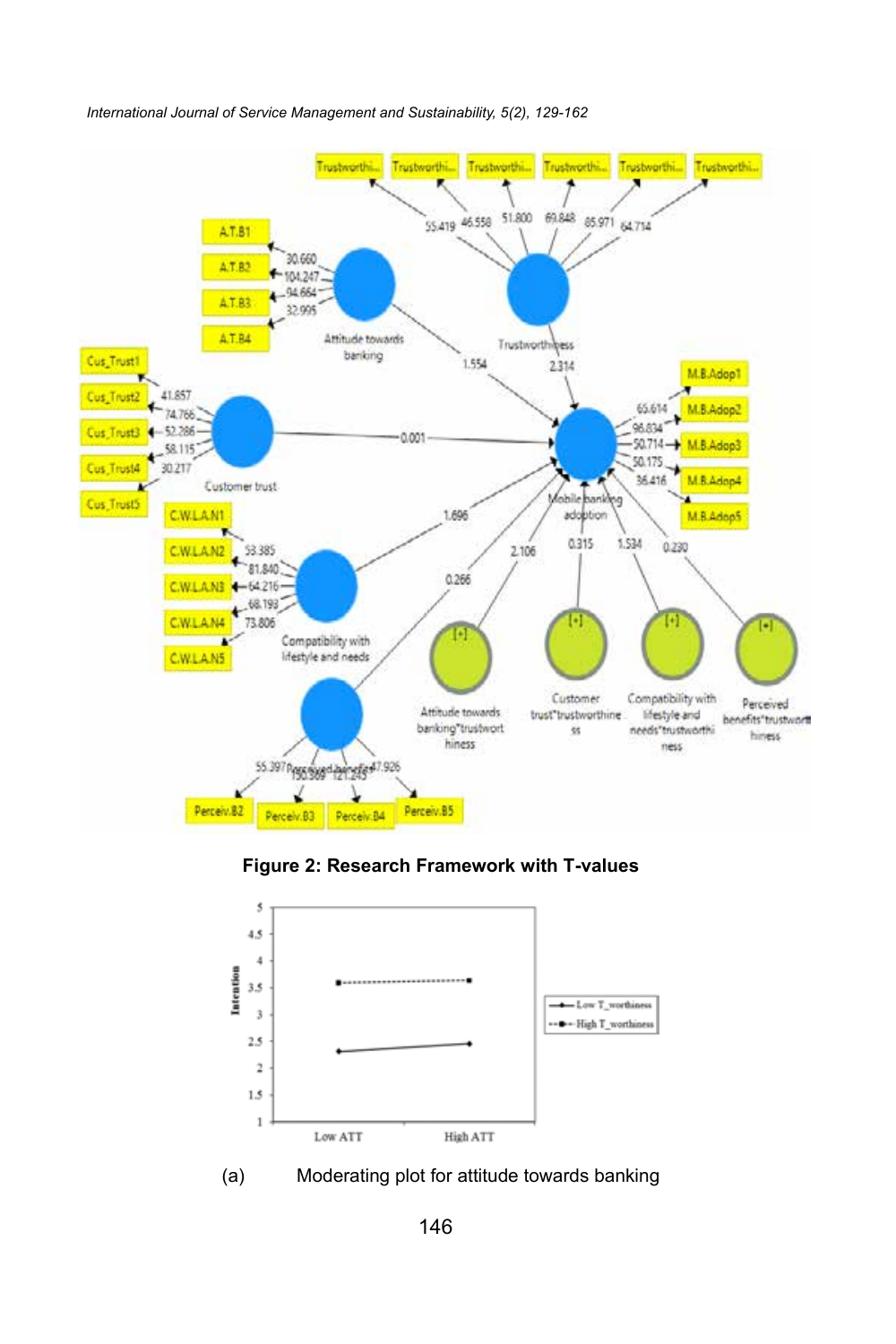



**Figure 3: Moderating Plot for Mobile Adoption Intention**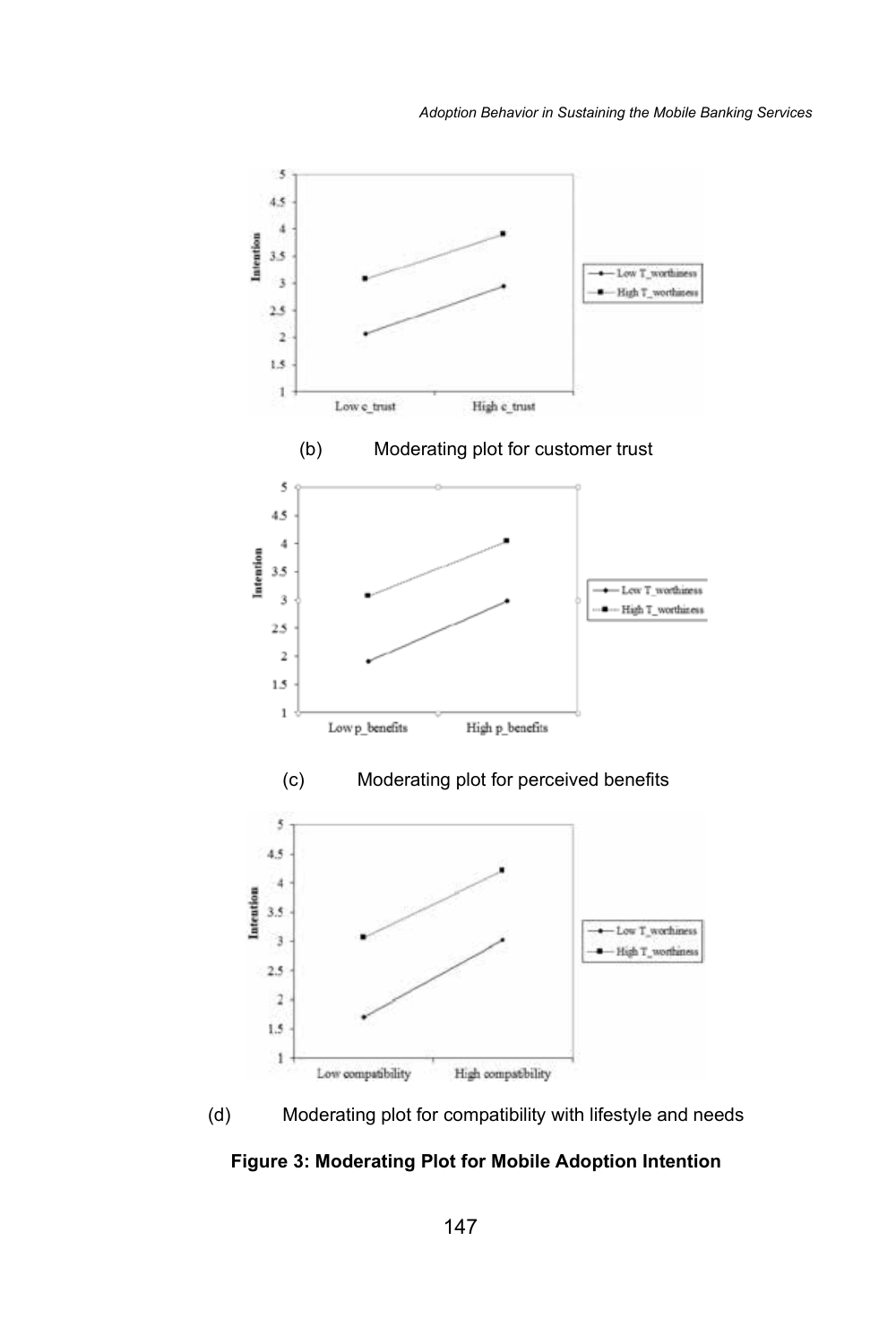| Hypothesis     | Relationship                                                                            | Coefficient | t-value | Decision         |
|----------------|-----------------------------------------------------------------------------------------|-------------|---------|------------------|
| H <sub>1</sub> | Attitude towards banking -><br>Mobile banking adoption                                  | $-0.663$    | 1.554   | Not<br>Supported |
| H <sub>2</sub> | Compatibility with lifestyle and<br>needs -> Mobile banking<br>adoption                 | 1.195       | 1.696   | <b>Supported</b> |
| H3             | Customer trust -> Mobile<br>banking adoption                                            | 0.000       | 0.001   | Not<br>Supported |
| H4             | Perceived benefits -> Mobile<br>banking adoption                                        | 0.196       | 0.266   | Not<br>Supported |
| H <sub>5</sub> | Trustworthiness -> Mobile<br>banking adoption                                           | 0.451       | 2.314   | <b>Supported</b> |
| H6             | Attitude towards<br>banking*trustworthiness -><br>Mobile banking adoption               | 0.204       | 2.106   | <b>Supported</b> |
| H7             | Compatibility with lifestyle and<br>needs*trustworthiness -> Mobile<br>banking adoption | $-0.257$    | 1.534   | Not<br>Supported |
| H8             | Customer trust*trustworthiness -<br>> Mobile banking adoption                           | 0.036       | 0.315   | Not<br>Supported |
| H <sub>9</sub> | Perceived<br>benefits*trustworthiness -><br>Mobile banking adoption                     | $-0.036$    | 0.230   | Not<br>Supported |

**Table 5: Path Coefficients and Hypotheses Testing**

**Note:** *t*-value >1.645 (*p* < 0.05\*); *t*-value >2.33 (*p* < 0.01\*\*)

#### **DISCUSSION**

Based on the statistical findings revealed that H2, H5, and H6 were found supported. Hypothesis H2 examined the relationship between compatibility on m-banking adoption among young adults in Sarawak, and it was found supported. The findings of Hypothesis 2 ( $\beta$ =1.195; t=1.696) is congruent with the past study by Sitorus, Govindaraju, Wiratmadja, and Sudirman (2017). Compatibility with lifestyle and needs is referred to the extent to which the service is seen as consistent with the value of users, beliefs, habits and current experiences (Chen *et al*., 2004). It is found that young adults in Sarawak are concerned about the compatibility that fits with their lifestyle when it comes to m-banking adoption, because the higher the compatibility will lead to the higher adoption of m-banking services. Therefore, the banking industry should pay more focus on the design and compatibility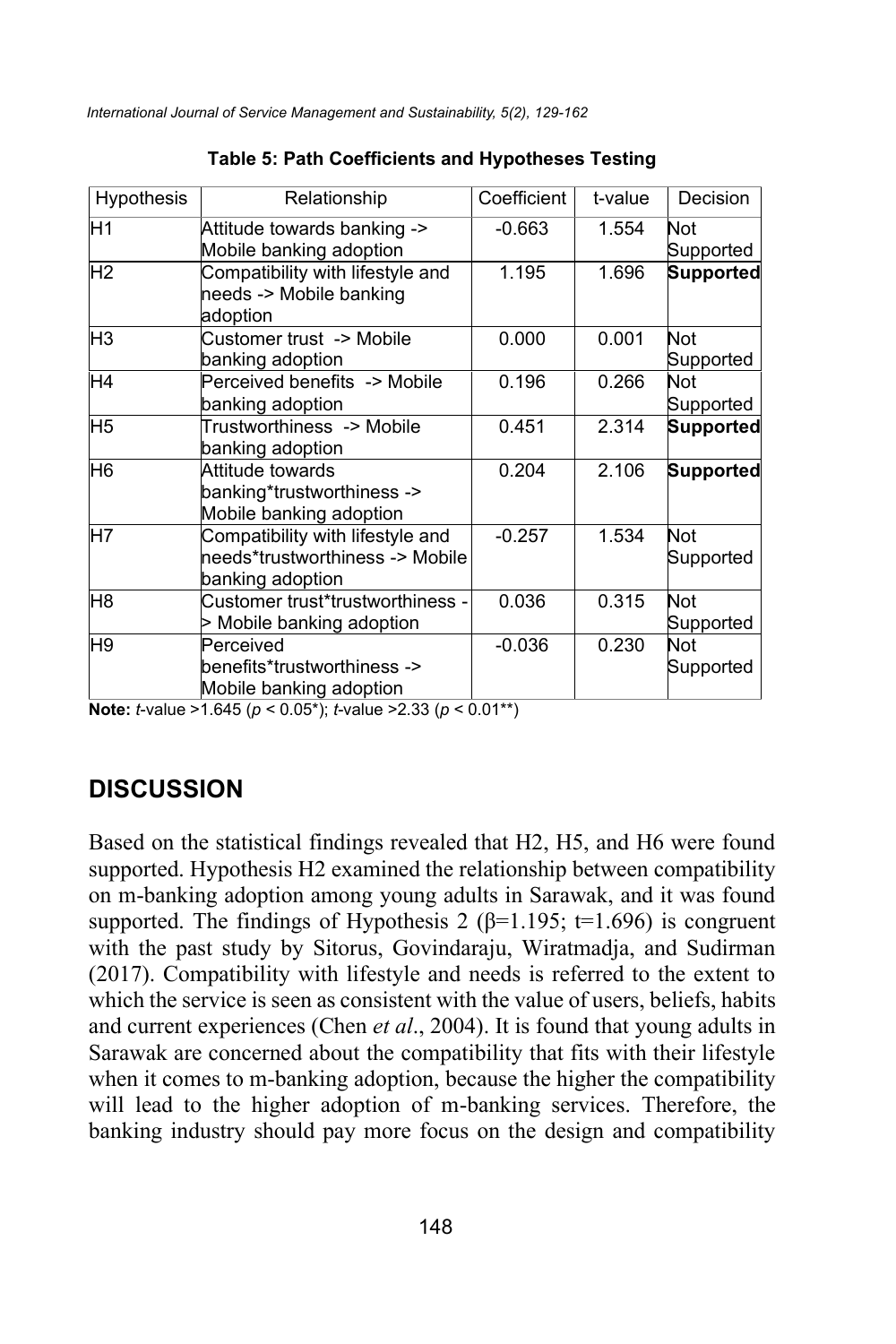when designing m-banking applications to ensure higher adoption of mbanking services among the users.

Furthermore, the present study also found that trustworthiness led to m-banking adoption among young adults, thus H5 was found supported  $(\beta=0.451; t=2.314)$ . Past studies signified that trustworthiness significantly impacted the adoption of online banking (Nayanajith & Damunupola, 2019). In fact, having a sufficient banking system is vital to gain personal trustworthiness in the service industry. Murphy and Blessinger (2003) itemized that trust is important to first timer Internet users because they are unfamiliar with the purchasing process (Yen  $& Lin, 2010$ ). These first-time users or irregular customers have to spend a period of time to build up and gain their trust beliefs before developing a positive perception. Thus, a sense of trust can earn a positive position in their mind.

Interestingly, the presence findings found that trustworthiness moderate the relationship among positive attitudes towards banking on mbanking adoption, thus H6 was found supported ( $\beta$ =0.204; t=2.106). The findings revealed that the higher the trustworthiness among the users, the stronger the relationship among the young adults' positive attitude towards banking on m-banking adoption. It is justifiable that the higher the trustworthiness of the m-banking services, users tend to be more willing to accept the m-banking adoption.

### **CONCLUSIONS, THEORETICAL AND PRACTICAL IMPLICATIONS**

In conclusion, the paper is aimed to investigate the factors that influence an individual's intention to adopt the m-banking services. The results revealed that compatibility and trustworthiness were the two factors that affected an individual's customer intention to adopt m-banking. Interestingly, trustworthiness was found moderating the relationship among positive attitudes on m-banking adoption.

For theoretical implication, the results of this study can be used to improve the existing literature that create knowledge in the literature of intention to use m-banking. Besides, the conceptual framework that developed have provided more information, knowledge and understanding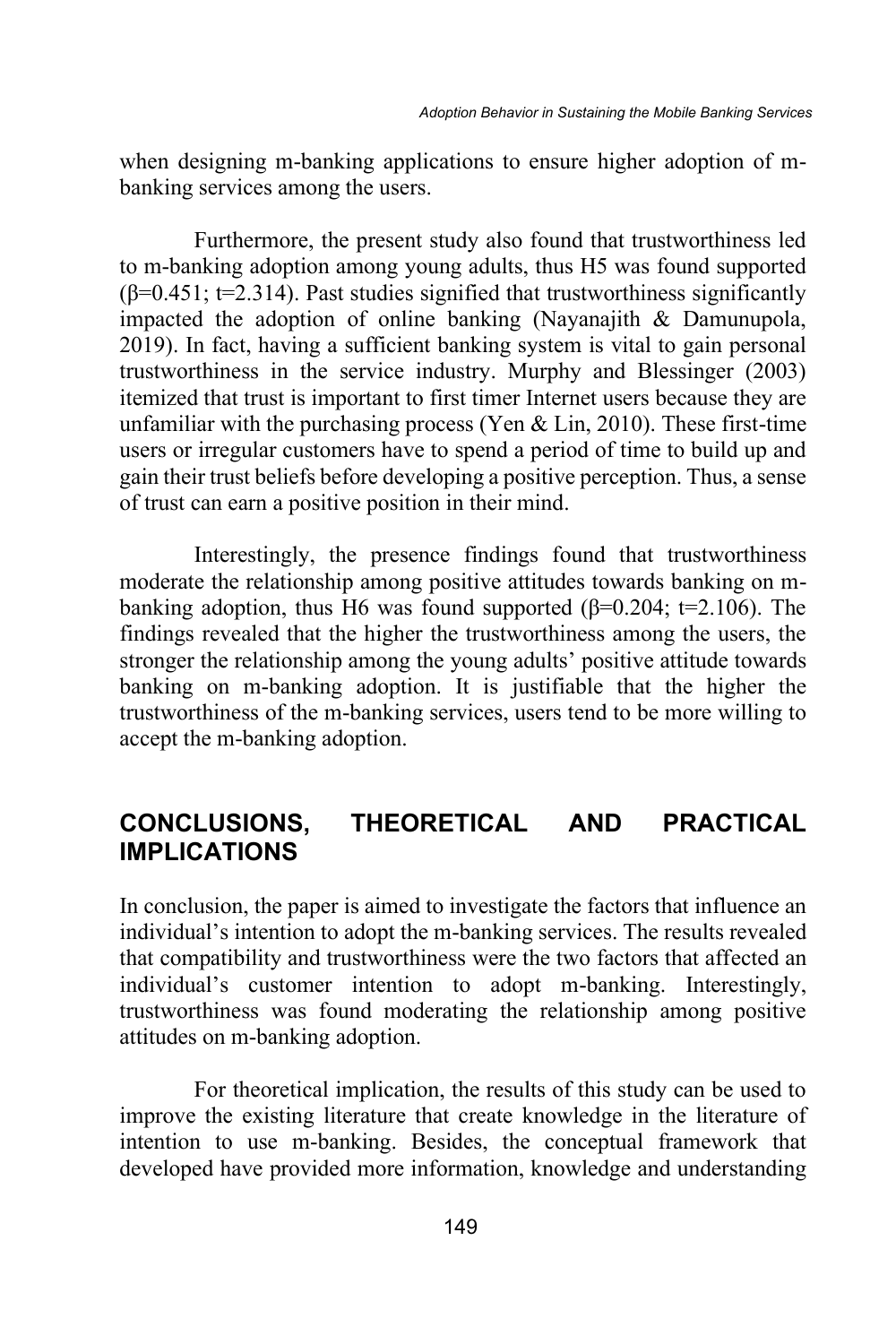about the relationships between independent variables (attitude towards banking, customer trust, compatibility with lifestyle and needs and perceived benefits) and dependent variable (mobile banking adoption) and how the variables influence each other and determine individual decisions to adopt and use the mobile banking to do the bank transactions. Hence, this study provides guidance for future studies about the mobile banking adoption in Sarawak state context.

Furthermore, the present study has also demonstrated that the Theory of Reasoned Action (TRA) is an applicable theory to explain the direct impact of proposed attitudes towards banking, customer trust, compatibility with lifestyle and needs and perceived benefits in influencing young adults' (consumer) intentions in adopting the mobile banking services. Theory of Reasoned Actions is able to help the young adults (consumer) to have better understand the individual's perspectives in adopting the mobile banking services whether mobile banking service can bring benefits to them or not and identify whether attitude towards banking, customer trust, compatibility with lifestyle and needs and perceived benefits has successfully supported or not supported on the mobile banking adoption.

For managerial implication, the findings of this study also can serve as guidelines to banks in recognizing the predictors and the challenges to encourage customers to use m-banking. The precious results of this study suggested that bank service providers should think and design m-banking services that could attract more consumers to use the services. Additionally, service providers should also focus on the trustworthiness element, as it is enacted as one of the significant predictors of intention to adopt m-banking. Thus, this research has provided valuable knowledge and information to banks.

## **LIMITATION AND SUGGESTION FOR FUTURE RESEARCH**

For future researches, firstly, the researcher can use Technology Acceptance Model (TAM), Theory of Planned Behavior (TPB), and Decomposed Theory of Planned Behavior (DTPB) to have better a understanding and to examining the factors that influence young adults' intentions in adopting the mobile banking application. Secondly, the researcher can design and conduct the questionnaire qualitatively. The opened-ended questions enable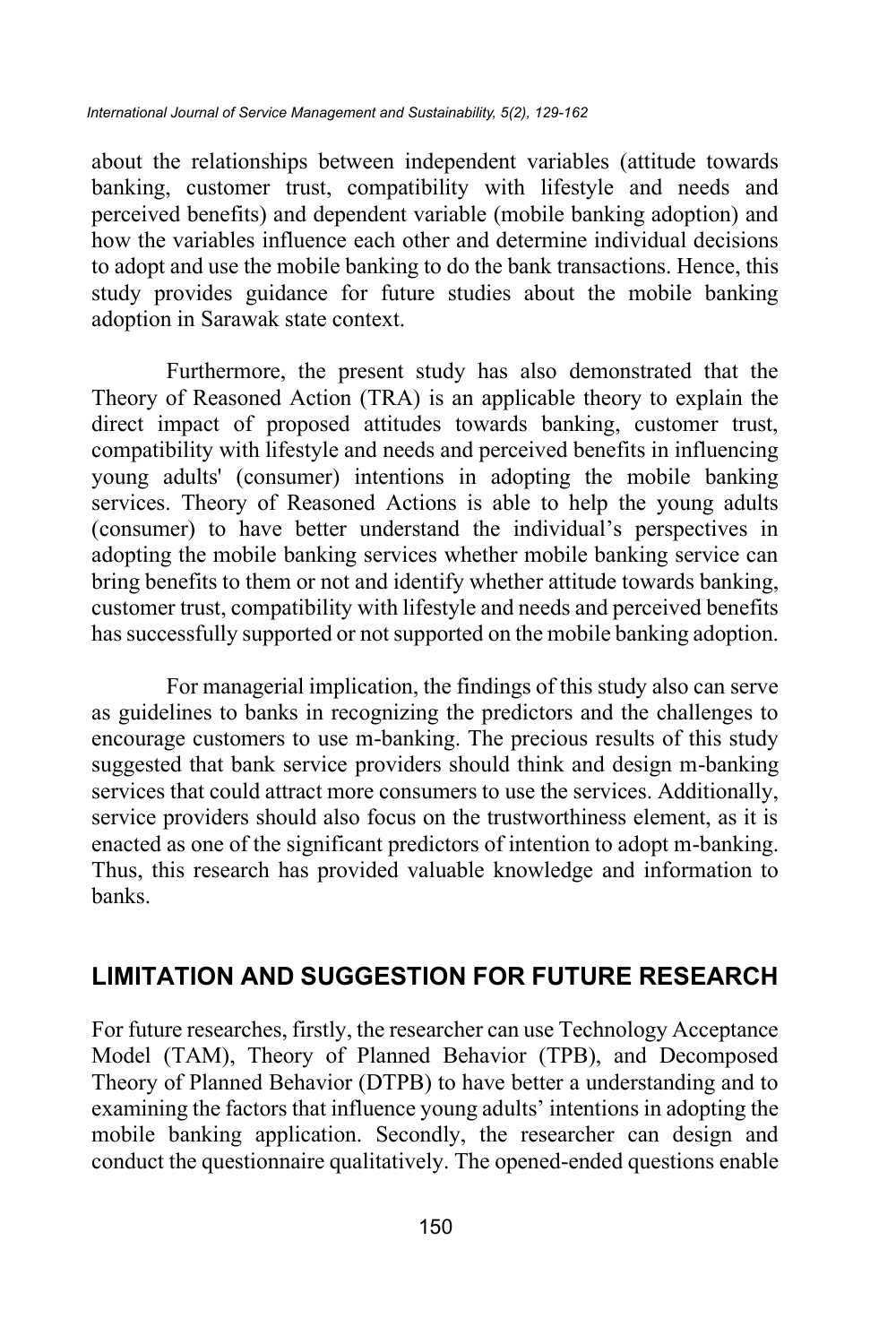the respondents to give their own feedback, recommendations or suggestions to the researcher in the blank given. Moreover, the researcher can use both qualitative and quantitative methods, which is also known as a mixed method approach in the future research. This is due to the fact that qualitative methods which interview the respondents have become the strong evidence to get an answer to the research questions.

#### **REFERENCES**

- Afshan, S., & Sharif, A. (2016). Acceptance of mobile banking framework in Pakistan. *Telematics and Informatics*, *33*(2), 370-387.
- Ajzen, I. (1991). The theory of planned behavior. *Organizational Behavior and Human Decision Process*, *50*(2), 179-211.
- Akhter, A., Asheq, A. A., Hossain, M. U., & Karim, M. M. (2020). Exploring customer intentions to adopt banking services: Evidence from a developing country. *Banks and Bank Systems, 15*(2), 105-116.
- Al-Jabri, I. M., & Sohail, M. S. (2012). Mobile banking adoption: Application of diffusion of innovation theory. *Journal of Electronic Commerce Research*, *13*(4), 379-391.
- Amit Shankar, & Kumari, P. (2016). Factor affecting mobile banking adoption behavior in India. *Journal of Internet Banking and Commerce*, *21*(1), 1-24.
- Barnes, S. J., & Corbitt, B. (2003). Mobile banking: Concept and potential. *International Journal of Mobile Communications*, *1*(3), 273-288.
- Barroso, C., Carrión, G. C., & Roldán, J. L. (2010). Applying Maximum Likelihood and PLS On Different Sample Sizes: Studies on SERVQUAL Model and Employee Behavior Model. In *Handbook of Partial Least Squares: Concept, Methods and Applications* by Esposito, V., *et al*., (Eds), 427-447.
- Chandra, S., Srivastava, S. C., & Theng, Y. L. (2010). Evaluating the role of trust in consumer adoption of mobile payment systems: An empirical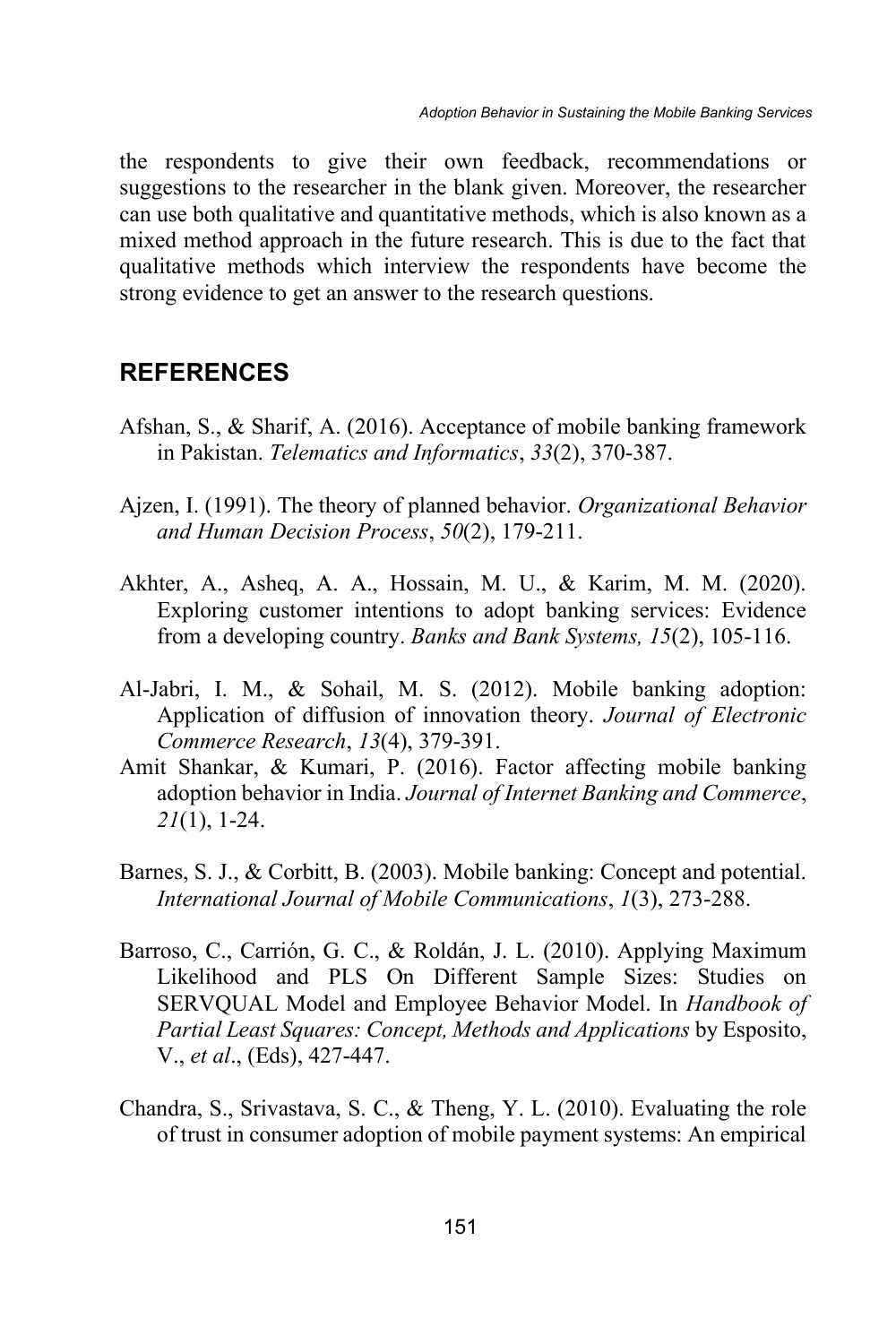analysis. *Communications of the Association for Information Systems*, *27*(1), 561-588.

- Chaouali, W., Souiden, N., & Ladhari, R. (2017). Explaining adoption of mobile banking with the theory of trying, general self-confidence, and cynicism. *Journal of Retailing and Consumer Services, 35*, 57-67.
- Cheah, C. M., Teo, A. C., Sim, J. J., Oon, K. H., & Tan, B. I. (2011). Factors affecting Malaysian mobile banking adoption: An empirical analysis. *International Journal of Network and Mobile Technologies*, *2*(3), 149- 160.
- Chen, L., Gillenson, M. L., & Sherrell, D. L. (2004). Consumer acceptance of virtual stores: A Theoretical Model and Critical Success Factors for Virtual Stores. *ACM SIGMIS Database*, *35*(2), 8-31.
- Cheung, C., & Lee. M. K. O. (2000). Trust in Internet Shopping: A Proposed Model and Measurement Instrument. *Proceedings of Americas Conference on Information Systems (AMCIS)*, Long Beach, USA, 681- 689.
- Chin, W. W. (1998a). *The partial least square approach to structural equation modelling*. In Marcoulides, G.A. edition. Mahwah, NJ: Lawrence Erlbaum Associates.
- Chin, W. W. (1998b). Issues and opinion on structural equation modelling. *MIS Quarterly, 22*(1), 7-16.
- Chin, W. W. (2010). *How to Write Up and Report PLS Analyses*. In Handbook of Partial Least Squares: Concept, Methods and Applications by Esposito, V., *et al*., (Eds), 655-690.
- Chitungo, S. K., & Munongo, S. (2013). Extending the technology acceptance model to mobile banking adoption in rural Zimbabwe. *Journal of Business Administration and Education*, *3*(1), 51-79.
- Cho, D. Y., Kwon, H. J., & Lee, H. Y. (2007). Analysis of trust in internet and mobile commerce adoption. *Proceedings in the 40th Hawaii International Conference on System Sciences*, 1-10.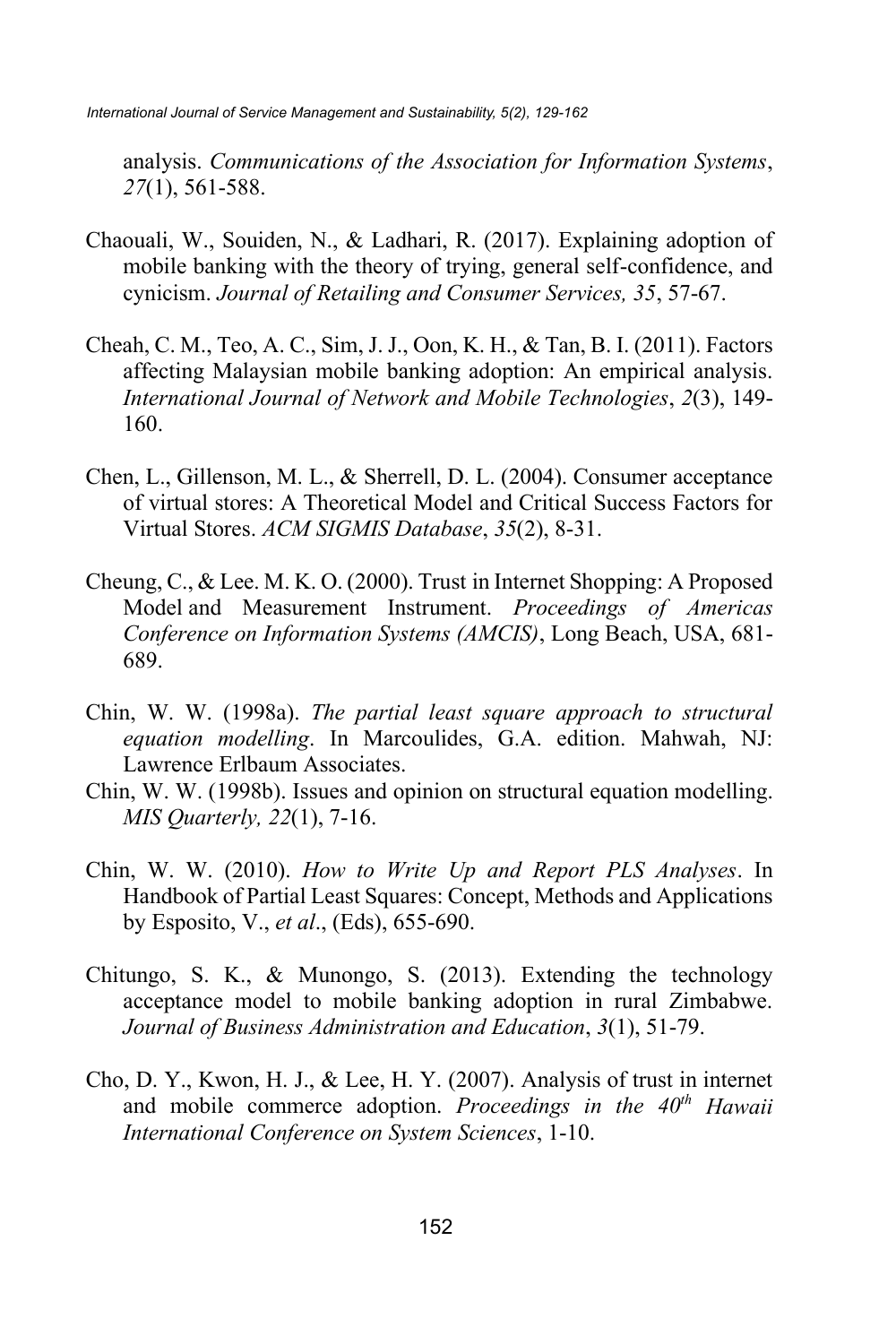- Chow, W. S., & Chan, L. S. (2008). Social network, social trust, and shared goals in organizational knowledge sharing. *Information & Management, 45*(7), 458-465.
- Chung, N., & Kwon, S. J. (2009). The effect of customers' mobile experience and technical support on the intention to use mobile banking. *Cyber Psychology and Behavior*, *12*(5), 539-543.
- Dai, H., & Palvia, P. C. (2009). Adoption in China and the United States: A cross-cultural study. *The Data Vase for Advances in Information Systems*, *40*(4), 43-61.
- Dass, R., & Pal, S. (2011). Exploring the factors affecting the adoption of mobile financial services among the rural under-banked. *Proceedings of 2011 European Conference on Information Systems*, 9-11 June 2011, Helsinki, Finland, 1-13.
- Davis, F. D. (1989). Perceived usefulness, perceived ease of use user acceptance of information technology. *MIS Quarterly*, *13*(3), 319-339.
- Delport, A. (2010). *Bridging the great divide. IT web Brainstorm magazine*. Retrieved June 23, 2020 from http://www.brainstormmag.co.za/index.php?option=com\_content&vie w=article&id=3915%3Abridging-the-great-divide&Itemid=108
- Doswell, W., Braxter, B., Cha, E., & Kim, K. H. (2011). Testing the Theory of Reasoned Action in Explaining Sexual Behavior Among African Young Teen Girls. *Journal of Pediatric Nursing, 6*(26), 45-54.
- Duarte, P., E., Silva, S. C., & Ferreira, M. B. (2018). How convenient is it? Delivering online shopping convenience to enhance customer satisfaction and encourage e-WOM. *Journal of Retail and Consumer Service, 44*, 161–169.
- Falk, R., & Miller, N. (1992). *A primer for soft modelling.* Akron, OH: University of Akron Press.
- Faridi, O. (2020). *Mobile Banking: Malaysian Consumers Are More Comfortable with Online or Digital Banking Portals than US and*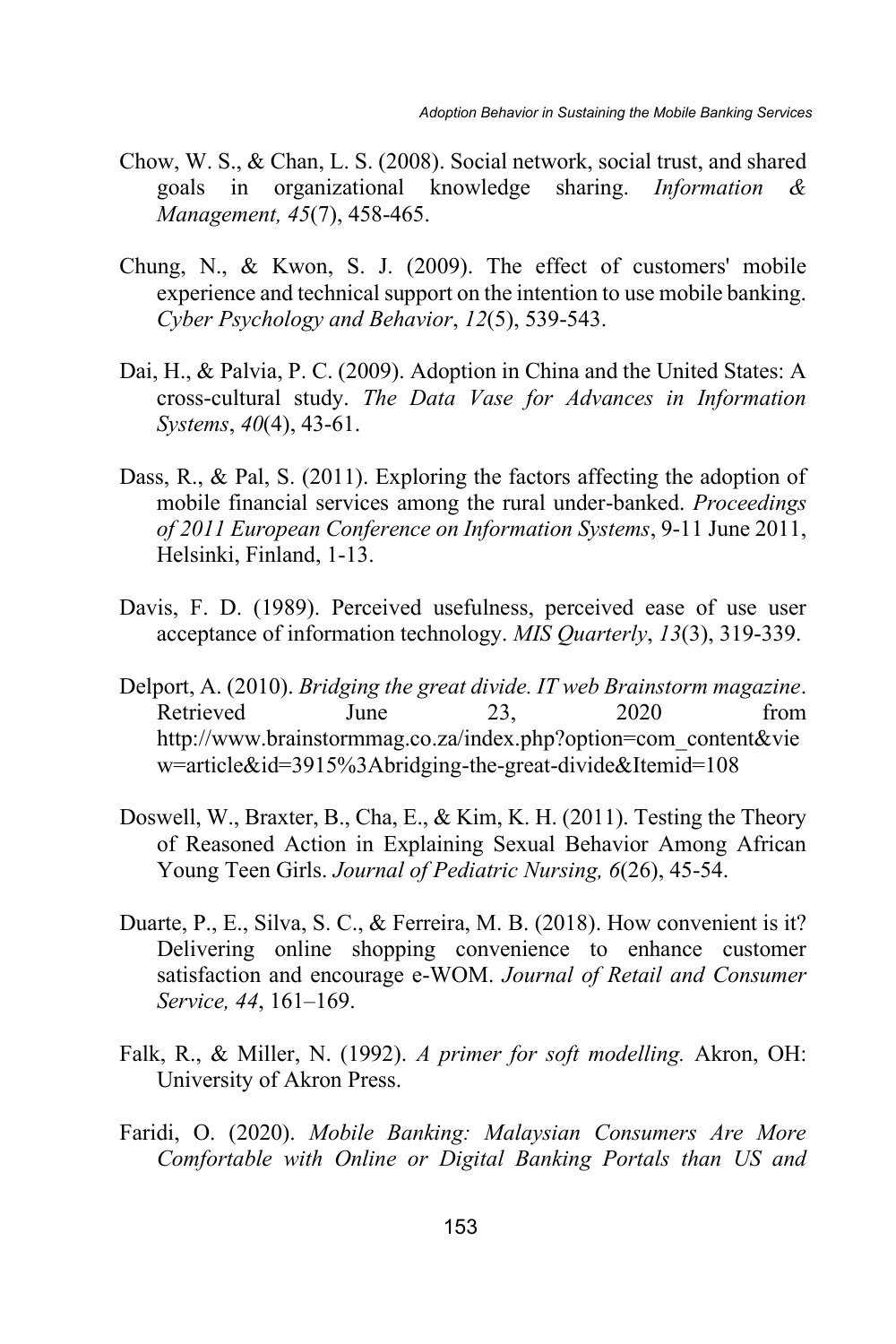*Canadian Consumers, Survey Reveals*. Retrieved September 19, 2020, from https://www.crowdfundinsider.com/2020/05/162134-mobilebanking-malaysian-consumers-are-more-comfortable-with-online-ordigital-banking-portals-than-us-and-canadian-consumers-surveyreveals/

- Fishbein, M., & Ajzen, I. (1975a). *Belief, attitude, intention, and behaviour: An introduction to theory and research*. Reading, Massachusetts: Addison-Wesley Publishing Company.
- Fishbein, M., & Ajzen, I. (1975b). Formation of intention. *Journal of Organizational Behaviour and Human Decision Process*, 335-383.
- Fornell, C., & Larcker, D. (1981). Evaluating structural equation models with unobservable variable and measurement error. *Journal of Marketing Research*, *18*(1), 39-50.
- Fuan, L., & Stephen, C. B. (2011). Trust: What it is and what it is not. *International Business & Economic Research Journal*, *2*(7), 103-108.
- Govender, I., & Sihlali, W. (2014). A study of mobile banking adoption among university students using an extended TAM. *Mediterranean Journal of Social Sciences*, *5*(7), 451-459.
- Haider, M. J., Changchun, G., Akram, T., & Hussain, S. T. (2018). Does gender differences play any role in intention to adopt Islamic mobile banking in Pakistan? An empirical study. *Journal of Islamic Marketing, 9*(2), 439-460.
- Hair, J. F., Black, W. C., Babin, B. J., Anderson, R. E., & Tatham, R. L. (2010). *Multivariate data analysis* (6th ed.). Upper Saddle River: NJ: Prentice Hall.
- Hair, J. F., Hult, G. T. M., Ringle, C. M., & Sarstedt, M. (2014). *A primer on Partial Least Squares Structural Equation Modelling (PLS-SEM)*. Los Angeles: Sage.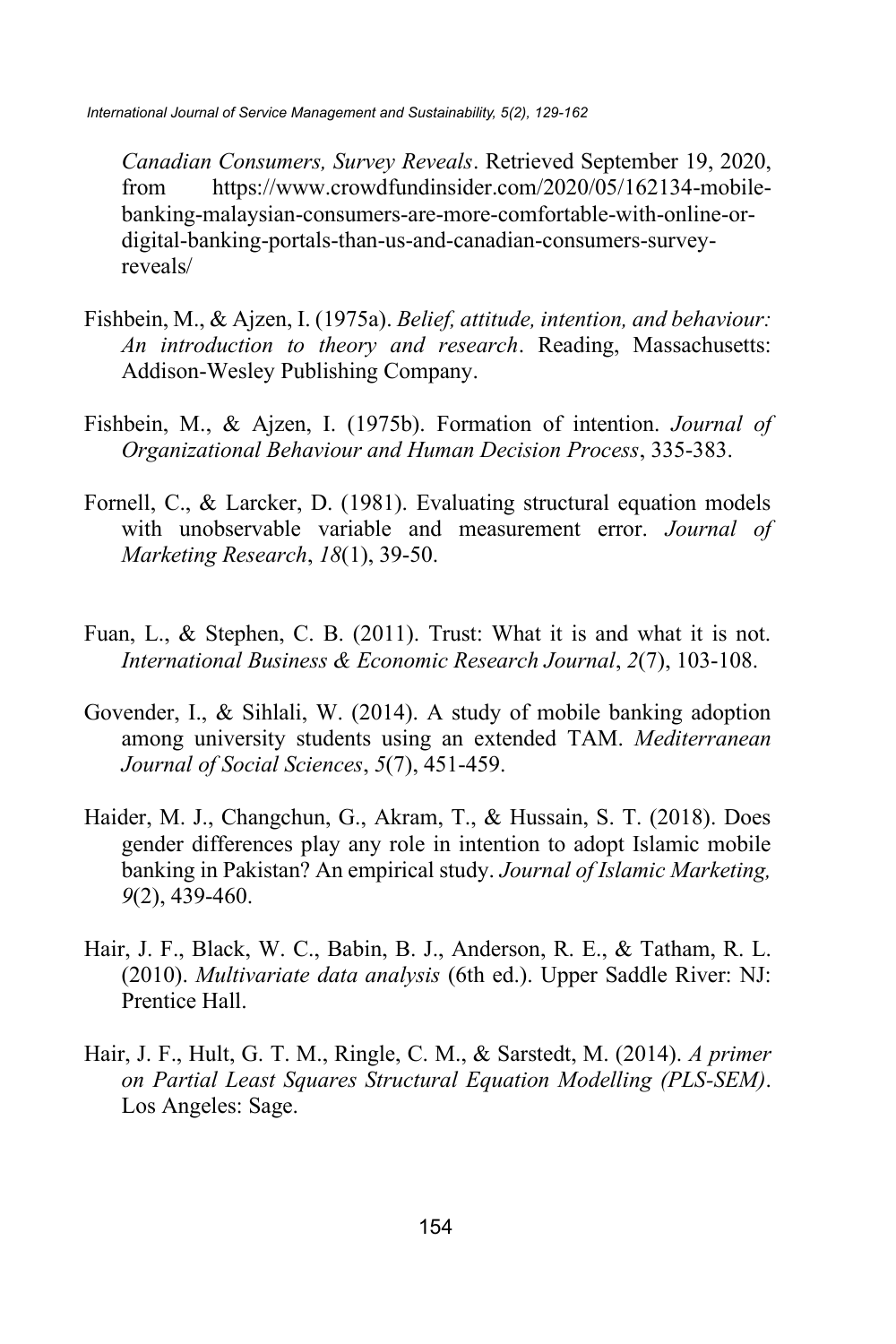- Hair, J. F., Hult, G. T. M., Ringle, C. M., Sarstedt, M., & Thiele, K. O. (2017). Mirror, mirror on the wall: a comparative evaluation of composite-based structural equation modelling methods. *Journal of the Academy of Marketing Science*, *45*(5), 616-632.
- Hanafizadeh, P., Behboudi, M., Koshksaray, A. A., & Shirkhani, M. J. (2014). Mobile-banking adoption by Iranian bank clients. *Telematics and Informatics*, *31*(1), 62-78.
- Jarvenpaa, S. L., & Tractinsky, N. (1999). Customer trust in an internet store: A cross-cultural validation. . *Journal of Computer Mediated Communication*, *5*(2), 1-35.
- Kate, S. T. (2009). *Trustworthiness within social networking sites: A study on the intersection of HCI and sociology*. (Unpublished Master Dissertation). Faculty of Economic and Business, University of Amsterdam, Netherlands.
- Kazemi, A., Nilipour, A., Kabiry, N., & Hoseini, M. M. (2013). Factors affecting Isfahanian mobile banking adoption based on the decomposed theory of planned behavior*. International Journal of Academic Research in Business and Social Sciences, 3*(7), 230-245.
- Kim, G., Shin, B., & Lee, H. G. (2009). Understanding dynamics between initial trust and usage intentions of mobile banking. *Information Systems Journal*, *19*(3), 283-311.
- Kim, J. (2003). *An integrative model of e-loyalty development process: The role of e-satisfaction, e-trust, e-tail quality, and situational factors.* (Unpublished Master Dissertation). Faculty of the Graduate College, Yonsei University, Seoul Korea.
- Kock, N. (2015). Common Method Bias in PLS-SEM: A full collinearity assessment approach. *International Journal of e-Collaboration*, *11*(4), 1-10.
- Koenig-Lewis, N., Palmer, A., & Moll, A. (2010). Predicting young consumers' take up of mobile banking services. *International Journal of Bank Marketing*, *28*(5), 410-432.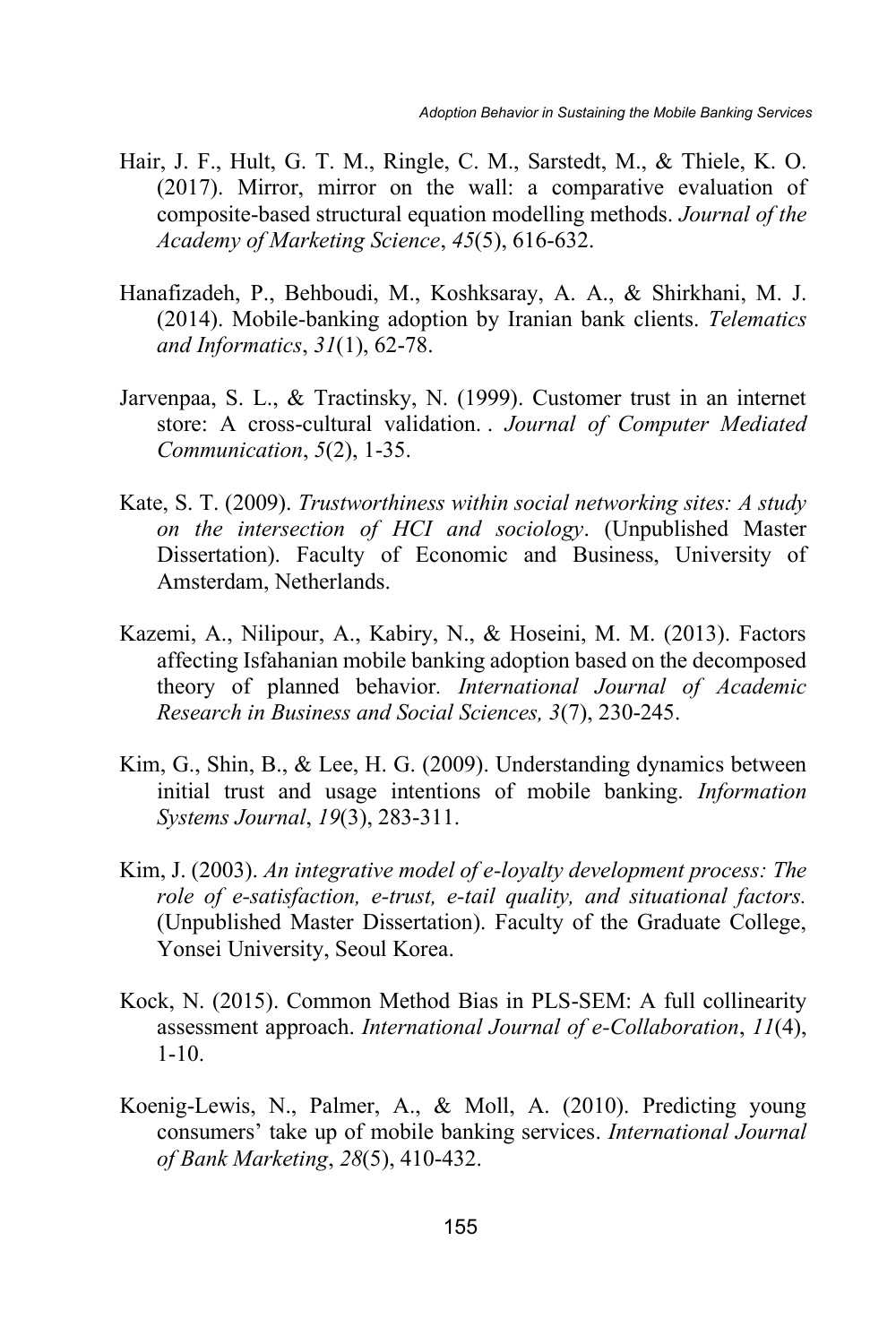- Kong, D. T., & Barsness, Z. I. (2018). Perceived managerial (remote leader) trustworthiness as a moderator for the relationship between overall fairness and perceived supervisory (direct leader) trustworthiness. *Current Psychology, 37*, 280-294.
- Krishanan, D., Khin, A. A., & Low, K. (2015). Attitude towards Using Mobile Banking in Malaysia: A Conceptual Framework. *British Journal of Economics Management & Trade, 7*(4), 306–315.
- Kumar, A., Dhingra, S., Batra, V., & Purohit, H. (2020). A Framework of Mobile Banking Adoption in India. *Journal of Open Innovation: Technology, Market, and Complexity, 6*(40), 1-17.
- Laukkanen, T., & Kiviniemi, V. (2010). The role of information in mobile banking resistance. *International Journal of Bank Marketing*, *28*(5), 372-388.
- Lee, K. C., & Chung, N. (2009). Understanding factors affecting trust in and satisfaction with mobile banking in Korea: A modified DeLone and McLean's model perspective. *Interacting with Computers*, *21*(5), 85– 392.
- Lee, M. C. (2009). Factors influencing the adoption of Internet banking: An integration of TAM and TPB with perceived risk and perceived benefit. *Electronic Commerce Research and Applications*, *8*(3), 130-141.
- Li, Y. M., & Yeh, Y. S. (2010). Increasing trust in mobile commerce through design aesthetics. *Computers in Human Behaviour*, *26*(4), 673-684.
- Lim, C. J., Bool, N. C., & Lim, C, C. (2017). Challenges and factors influencing initial trust and behavioural intention to use mobile banking services in the Philippines. *Asia Pacific Journal of Innovation and Entrepreneurship*, *11*(2), 246-278.
- Lin, H. F. (2011). An Empirical Investigation of Mobile Banking Adoption: The Effect of Innovation Attributes and Knowledge- based Trust. *International Journal of Information Management*, *31*(3), 252-260.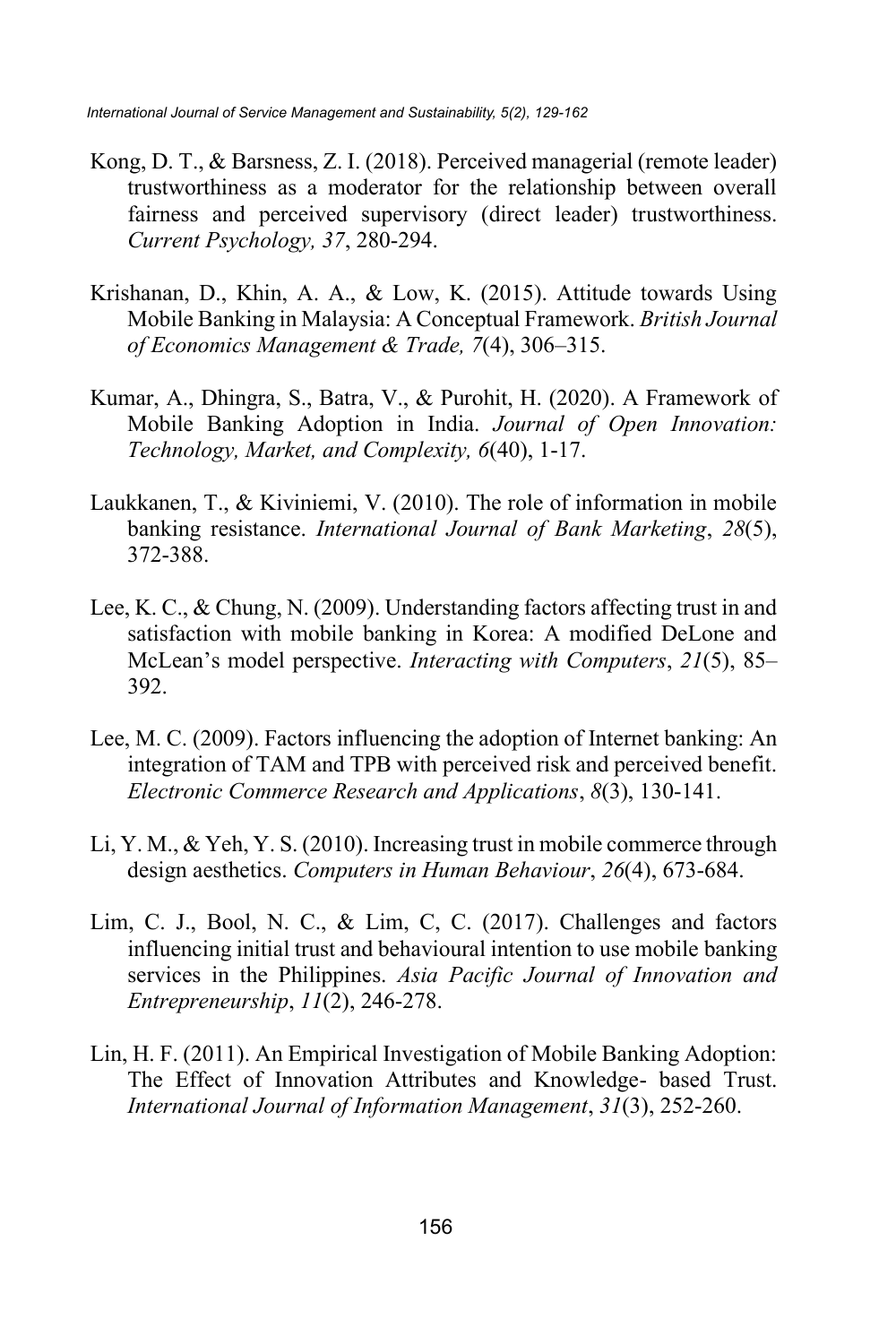- Lin, W. R., Wang, Y. H., & Hung, Y. M. (2020). Analyzing the factors influencing adoption intention of internet banking: Applying DEMATEL-ANP-SEM approach. *PLoS, 15*(2), 1-25.
- Liu, T. L. (2010). Moderating influence of perceived risk on relationship between extrinsic cues and behavioural intention. *Journal of Global Business Management*, 1-15.
- Liu, Y., Yang, Y. Q., & Li, H. X. (2012). A unified risk-benefit analysis framework for investigating mobile payment adoption. *Proceeding of 2012 International Conference on Mobile Business*, 1-12.
- Louis, J. C. (2011). *Consumer choice of private label brands in the French market: Proposition and test of a Partial Mediation Model*. Paper presented at the 10<sup>th</sup> International Conference Marketing Trends, 20-22 January 2011, Paris, University Paul Cezanne, 1-25.
- Lu, Y. B., Yang, S. Q., Chau, P. Y. K., & Cao, Y. Z. (2011). Dynamics between the trust transfer process and intention to use mobile payment services: A cross-environment perspective. *Information & Management*, *48*(8), 393-403.
- Luqman, A., Razli Che Razak, Mohammad Ismail, & Mohd Afifie Mohd Alwi (2016). The influence of individual characteristics in predicting mobile commerce usage activities' continuance intention. *Journal of Entrepreneurship and Business*, *4*(2), 54-69.
- Malaquias, R. F. & Hwang, Y. (2016). An empirical study on trust in Mobile banking: A developing country perspective. *Computers in Human Behaviour*, *54*(1), 453-461.
- Mayer, R. C., Davis, J. H., & Schoorman, F. D. (1995). An integrative model of organizational trust. *Academy of Management Review*, *20*(3), 709 – 734.
- McKnight, D. H., & Chervany, N. L. (2001). Trust and distrust definitions: One bite at a time. *Lecture Notes in Computer Science*, *2246*, 27-54.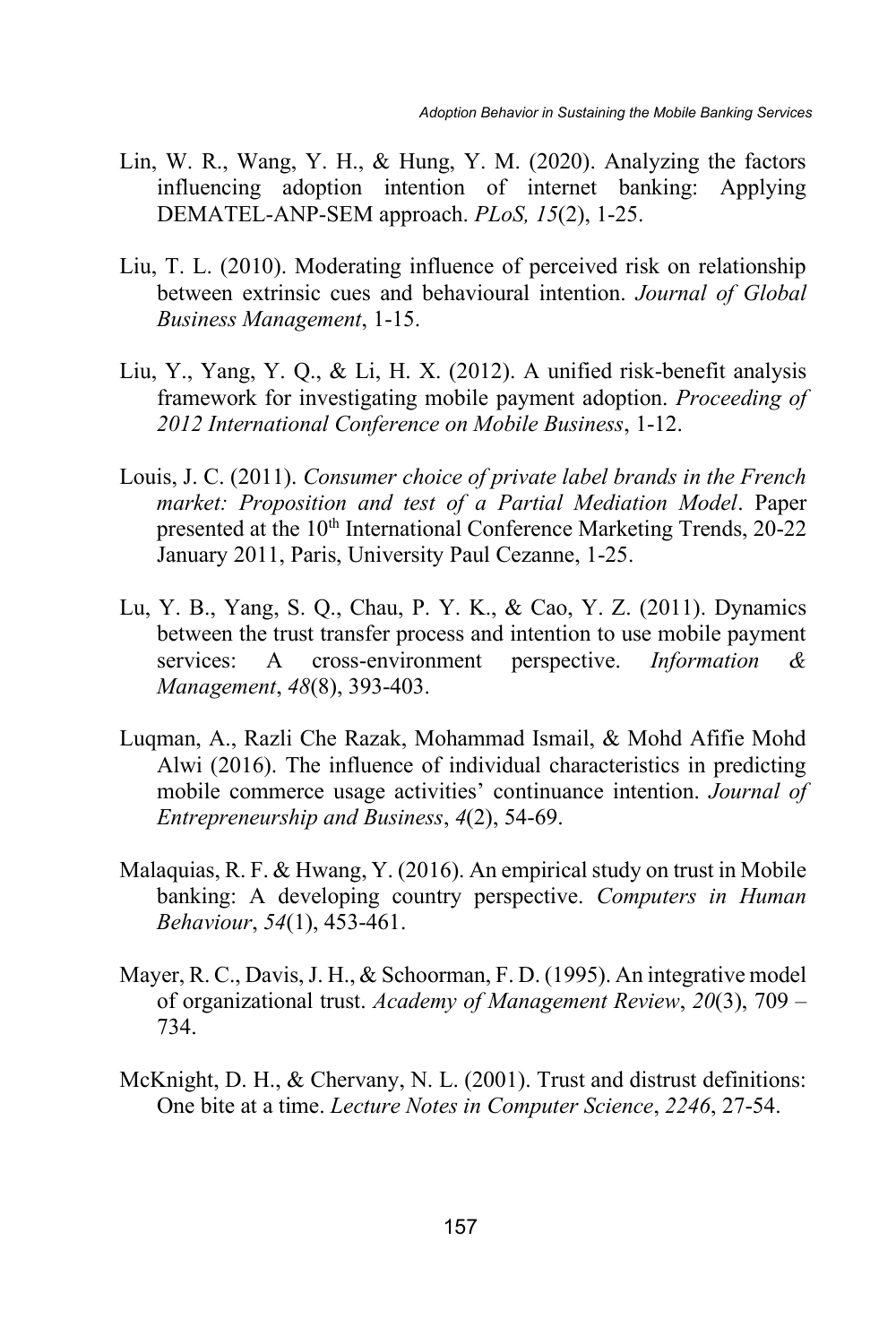- McKnight, D. H., Choudhury, V., & Kacmar, C. (2002a). Developing and validating trust measures for e-commerce: An integrative topology. *Information System Research*, *13*(3), 334-359.
- Mohamed Gamal Aboelmaged & Gebba, T. R. (2013). Mobile banking adoption: an examination of Technology acceptance model and theory of planned behavior. *International Journal of Business Research and Development*, *2*(1), 35-50.
- Mohammadi, H. (2015). A study of mobile banking loyalty in Iran. *Computers in Human Behaviour*, *44*(1), 35-47.
- Molinari, L. K., Abratt, R., & Dion, P. (2008). Satisfaction, quality and value and effects on repurchases and positive word of mouth behavioral intentions in a B2B services context. *The Journal of Services Marketing*, *22*(5), 363-379.
- Mudassir, M., & Rahim, A. U. (2012). Effect of Trustworthiness of Internet Merchants on Customer Trust in Online Shopping with the Moderating Effect of Perceived Risk. *Global Journal of Management and Business Research*, *12*(19), 44-56.
- Narteh, B., Mahmoud, M. A., & Amoh, S. (2017). Customer behavioral intentions towards mobile money services adoption in Ghana. *The Services Industrial Journal*, *37*(7-8), 1-23.
- Nayanajith, G. D. A., & Damunupola, K. A. (2019). E-Service Trustworthiness and Adoption of Online Banking in the Presence of a Moderator: A Relational Study. *Journal of Environmental Science, Computer Science and Engineering & Technology, 8*(4), 265-289.
- Nor, K. M., & Pearson, J. M. (2007). The influence of trust on internet banking acceptance. *Journal of Internet Banking and Commerce*, *12*(2). ISSN 1204-5357.
- Nulty, D. D. (2008). The adequacy of response rates to online and paper surveys: What can be done? *J. Assess. Eval. High. Educ, 33*, 301–314.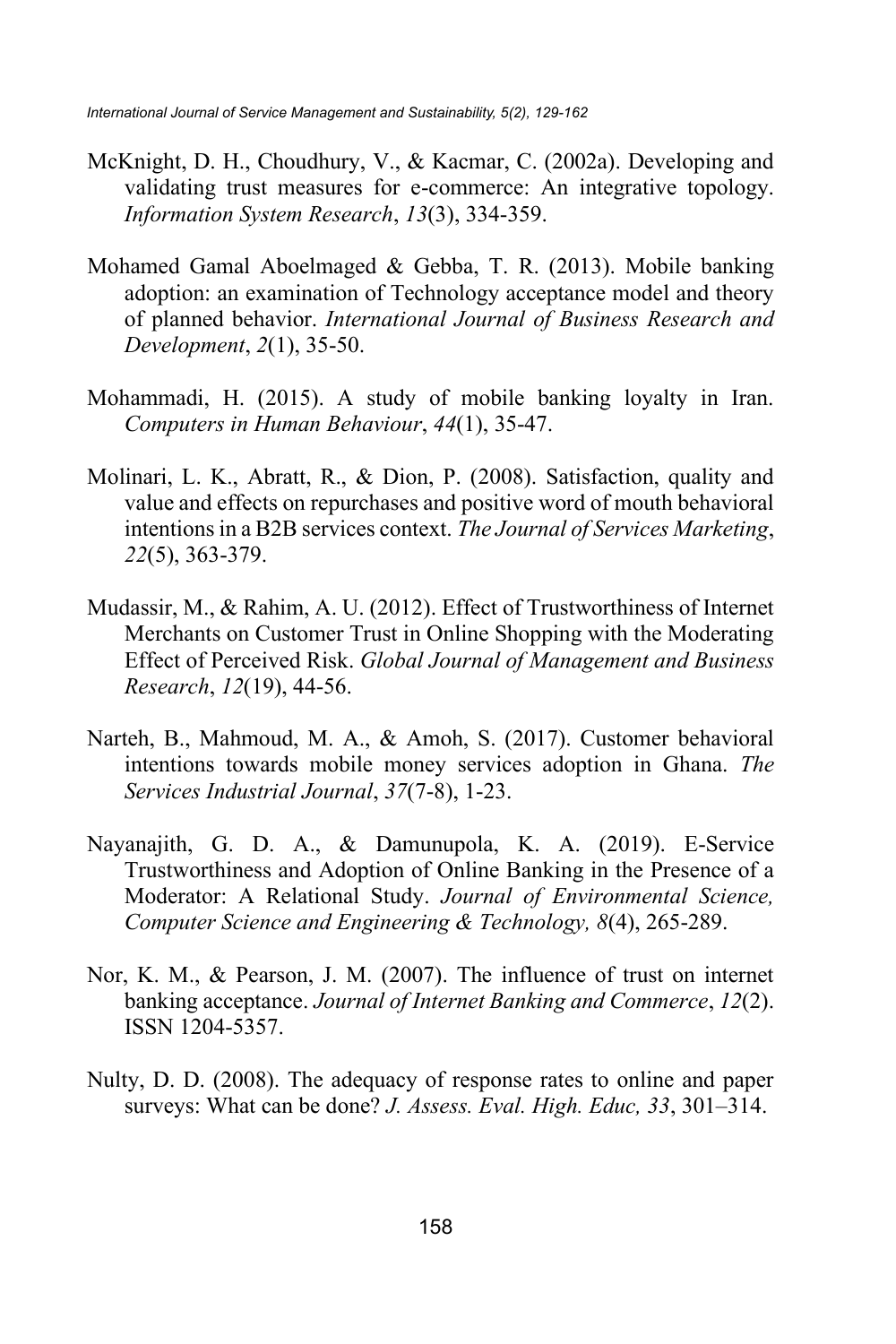- Odumeru, J. A. (2013). Going cashless: Adoption of mobile banking in Nigeria. *Arabian Journal of Business and Management Review*, *1*(2), 9- 17.
- Peter, J. P., & Lawrence, X. T. (1975). A comparative analysis of three consumer decision strategies. *Journal of Consumer Research*, *2*(1), 29- 37.
- Purwanegara, M., Apriningsih, A., & Andika, F. (2014). Snapshot on Indonesia regulation in mobile internet banking users attitudes. *Social and Behavioural Sciences*, *115*(1), 147-155.
- Purwati, E. D., Soewarno, N., & Isnalita (2018). The influence of innovation attributes and level of trust on mobile banking adoption. *International Conference on Economics, Business and Economic Education*, 974- 988.
- Rahi S., Ghani M.A., & Ngah A.H. (2019). Integration of unified theory of acceptance and use of technology in internet banking adoption setting: Evidence from Pakistan. *Technology in Society*, 58, https:// doi.org/10.1016/j.techsoc.2019.03.003.
- Ravichandran, D., Bandaralage, M. H., & Madana, A. H. (2016). Factors influencing mobile banking adoption in Kurunegala district. *Journal of Information Systems & Information Technology*, *1*(1), 24-32.
- Ravichandran, D., & Madana, M. H. B. A. H. (2016). Factors influencing mobile banking adoption in Kurunegala District. Journal of Information Systems & Information Technology, 1(1), 24-32.
- Rehman, Z. U., Omar, S. S. B., Zabri, S. B. M., & Lohana, S. (2019). Mobile Banking Adoption and its Determinants in Malaysia. *International Journal of Innovative Technology and Exploring Engineering, 9*(1), 4231-4239.
- Riquelme, H. E., & Rios, R. E. (2010). The moderating effect of gender in the adoption of mobile banking. *International Journal of Bank Marketing, 28*(5), 328-341.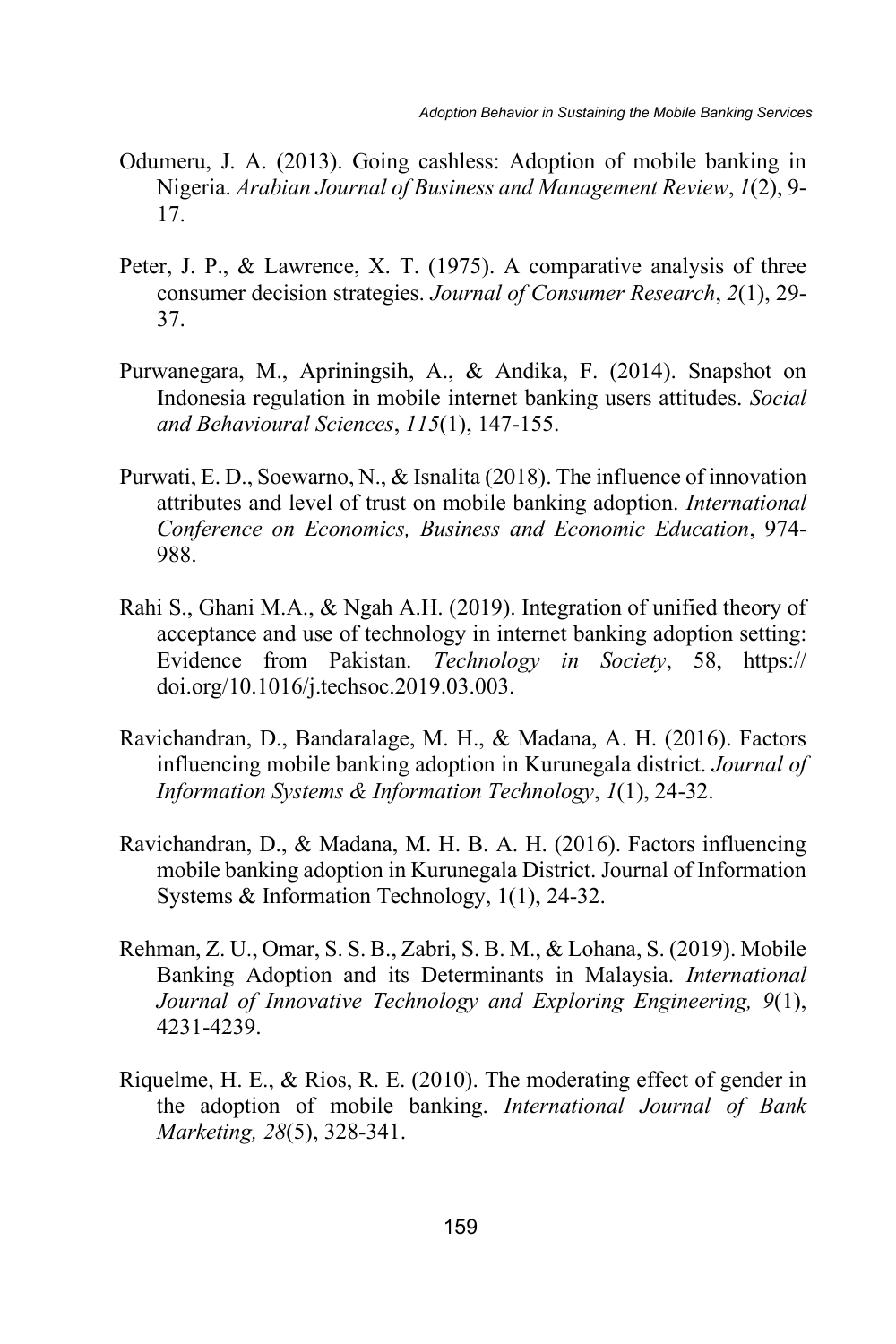- Roca, J. C., García, J. J., & De La Vega, J. J. (2009). The importance of perceived trust, security and privacy in online trading systems. *Information Management and Computer Security*, *17*(2), 96-113.
- Rogers, E. M. (1995). *Diffusion of innovations*. New York, NY, Free Press.
- Rotter, J. B. (1967). A new scale for measurement of interpersonal trust. *Journal of Personality*, *35*(4), 651-665.
- Sangle, P. S., & Awasthi, P. (2011). *Consumers' expectations from mobile CRM services: A banking context*. *Business Process Management Journal*, *17*(6), 898-918.
- Shaikh, A. A., & Karjaluoto, H. (2015). Mobile banking adoption: A literature review. *Telematics and Informatics*, *32*(1), 129-142.
- Shankar, A., & Jebarajakirthy, C. (2019). The influence of e-banking service quality on customer loyalty: a moderated mediation approach. *Int. J. Bank Mark. 37*(5), 1119–1142.
- Shankar, A., Jebarajakirth, C., & Ashaduzzaman, Md. (2020). How do electronic word of mouth practices contribute to mobile banking adoption? *J. Retail. Consum. Serv. 52*, 101920.
- Shankar, A., & Kumari, P. (2016). Factors affecting mobile banking adoption behavior in India. *J. Internet Bank. Commerc. 21*(1), 1–24.
- Shankar, A., & Rishi, B. (2020). Convenience matter in mobile banking adoption intention? *Australasian Marketing Journal (AMJ).* doi:10.1016/j.ausmj.2020.06.008
- Shanmugam, A., Savarimuthu, M. T., & Teoh, C. W. (2014). Factors affecting Malaysian behavioral intention to use mobile banking with mediating effects of attitude. *Academic Research International*, *5*(2), 236-253.
- Sitorus, H. M., Govindaraju, R., Wiratmadja, I. I., & Sudirman, I. (2017). Interaction perspective in mobile banking adoption: The role of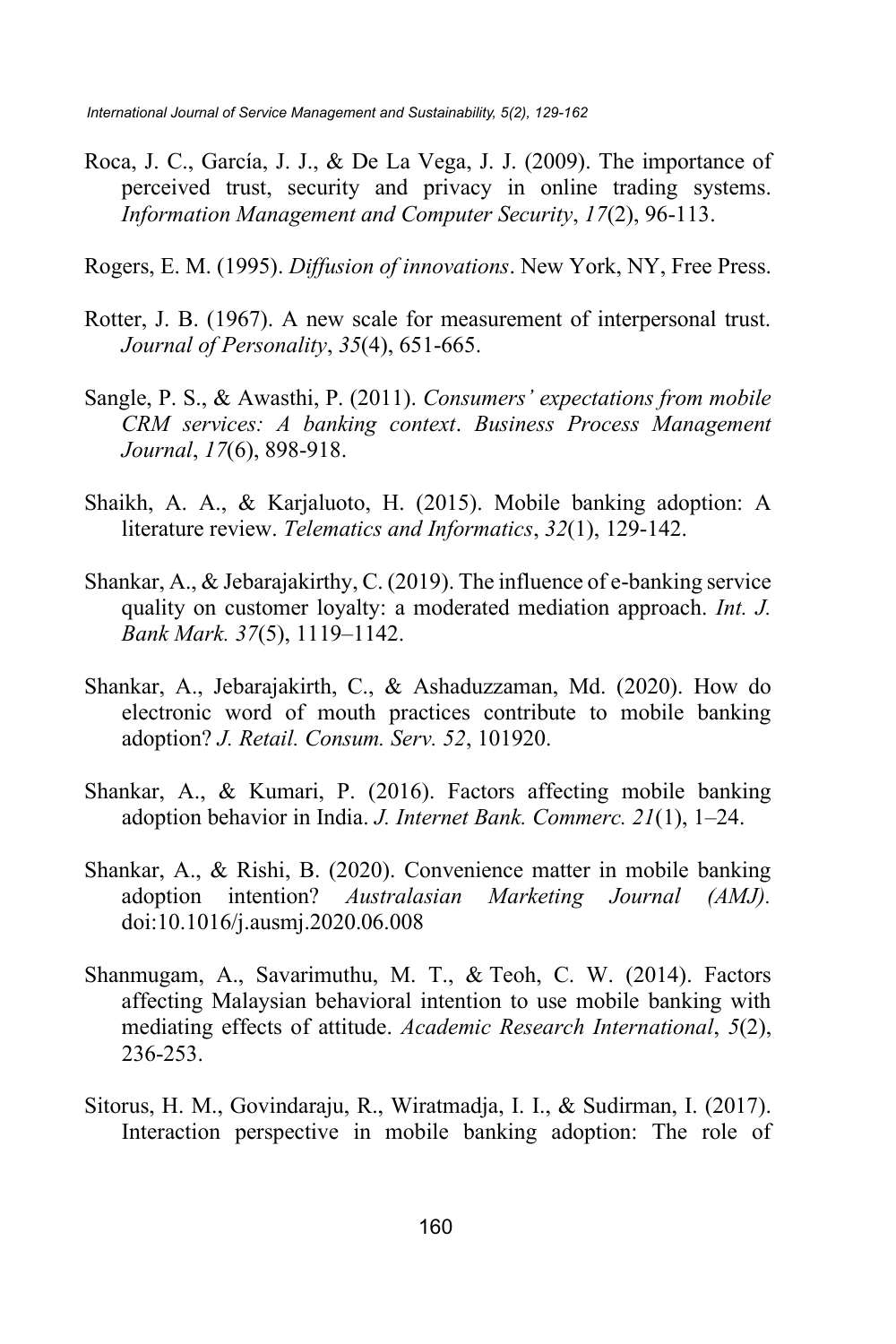usability and compatibility. *In IEEE Explore - 2017 International Conference on Data and Software Engineering (ICoDSE)*.

- Siyal, A. W., Donghong, D., Umrani, W. A., Siyal, S., & Bhand, S. (2019). Predicting mobile banking acceptance and loyalty in Chinese bank customers. *Sage Open*, 1-21.
- Souranta, M. & Matila, M. (2004). Mobile banking and consumer behaviour: New insights into the diffusion pattern. *Journal of Financial Services Marketing*, *8*(4), 354–366.
- Sripalawat, J., Thongmak, M., & Ngramyarn, A. (2011). M-banking in Metropolitan Bangkok and a comparison with other countries. *Journal of Computer Information Systems*, *51*(3), 67-76.
- Statista (2020). Increased media device usage due to the coronavirus outbreak among internet users worldwide as of March 2020, by country. Retrieved September 23, 2020 from https://www.statista.com/statistics/1106607/device-usage-coronavirusworldwide-by-country/
- Suoranta, M. & Mattila, M. (2004). Mobile banking and consumer behavior: new insights into the diffusion pattern. *Journal of Financial Services Marketing*, *8*(4), 354-66.
- Suoranta, M. (2003). *Adoption of mobile banking in Finland*. (Unpublished Doctoral Dissertation). Jyväskylä University Printing House, Jyväskylä and ER-Paino, Lievestuore.
- Tan, M., & Teo, T. S. H. (2000). Factors influencing the adoption of internet banking. *Journal of the Association for Information Systems*, *1*(5), 1-44.
- Teo, T. S. H., & Pok, S. H. (2003). Adoption of WAP-enabled mobile phones among internet users. *Omega*, *31*(6), 483-98.
- Teoh, M. Y., Wendy Chong, S. C., Lin, B., & Chua, J. W. (2013). Factors affecting consumers' perception of electronic payment: an empirical analysis. *Internet Research*, *23*(4), 465-485.